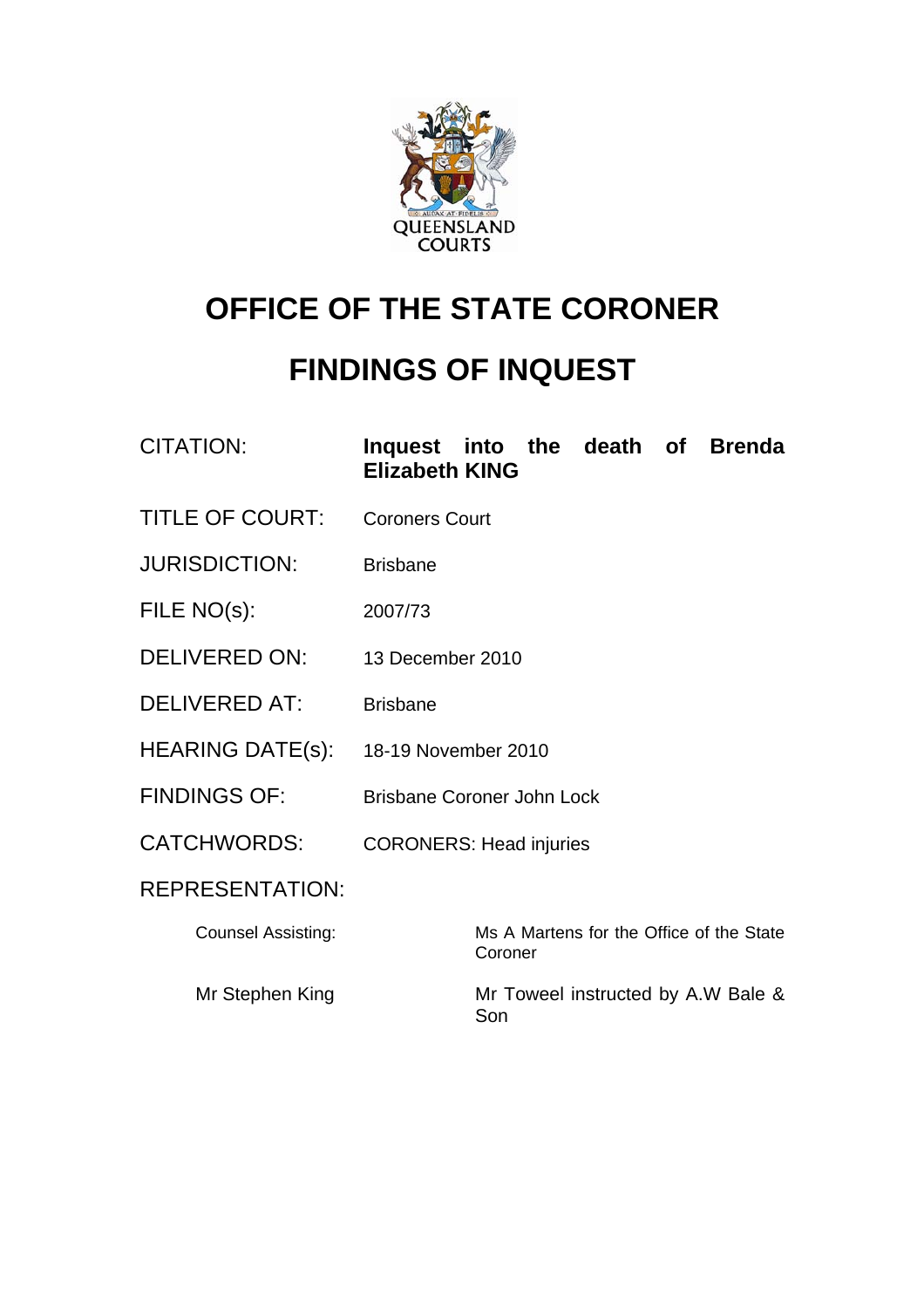# **Table of Contents**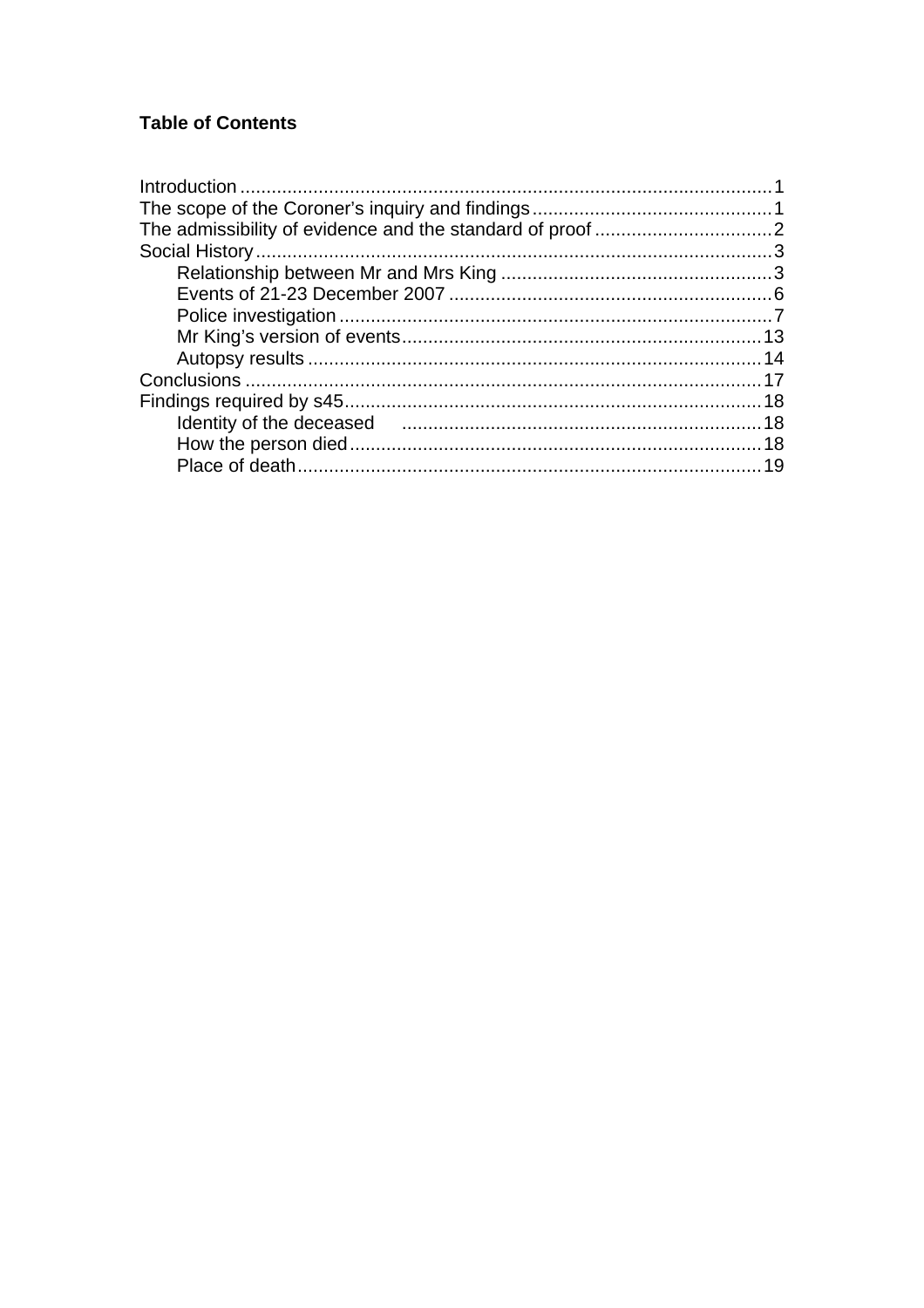## <span id="page-2-0"></span>**Introduction**

- 1. Brenda Elizabeth King died on 23 December 2007 from an acute subdural haemorrhage due to some form of blunt force trauma to her head. She was an alcoholic and there had been many documented instances of her receiving injuries from falls. She and her husband Stephen King were separated but were living in the same residence. There was also significant documented domestic violence history towards each other. Her husband told police that the day before he found his wife deceased in her bed, he had grabbed her around the neck, pushed her away and she hit her head. An autopsy examination found many injuries and whilst falls could explain most if not all of these, the pathologist could not exclude direct blows. The issue for the inquest was to determine how Mrs King received the fatal injury to the head, in particular, whether it was as a result of a fall whilst intoxicated or if some third party was involved either directly or accidentally causing her to fall or if there was some other blunt force applied.
- 2. These findings seek to explain how the death occurred and consider whether any changes to policies or practices could reduce the likelihood of deaths occurring in similar circumstances in the future. Section 45 of the *Coroners Act 2003* ("the Act") provides that when an inquest is held into a death, the coroner's written findings must be given to the family of the person who died and to each of the persons or organisations granted leave to appear at the inquest. These findings will be distributed in accordance with the requirements of the Act and also placed on the website of the Office of the State Coroner.

# **The scope of the Coroner's inquiry and findings**

- 3. A coroner has jurisdiction to inquire into the cause and the circumstances of a reportable death. If possible he/she is required to find:-
- (a) whether a death in fact happened;
- (b) the identity of the deceased;
- (c) when, where and how the death occurred; and
- (d) what caused the person to die.
- 4. There has been considerable litigation concerning the extent of a coroner's jurisdiction to inquire into the circumstances of a death. The authorities clearly establish that the scope of an inquest goes beyond merely establishing the medical cause of death.
- 5. An inquest is not a trial between opposing parties but an inquiry into the death. In a leading English case it was described in this way:- *"It is an inquisitorial process, a process of investigation quite unlike a criminal trial where the prosecutor accuses and the accused defends… The function of*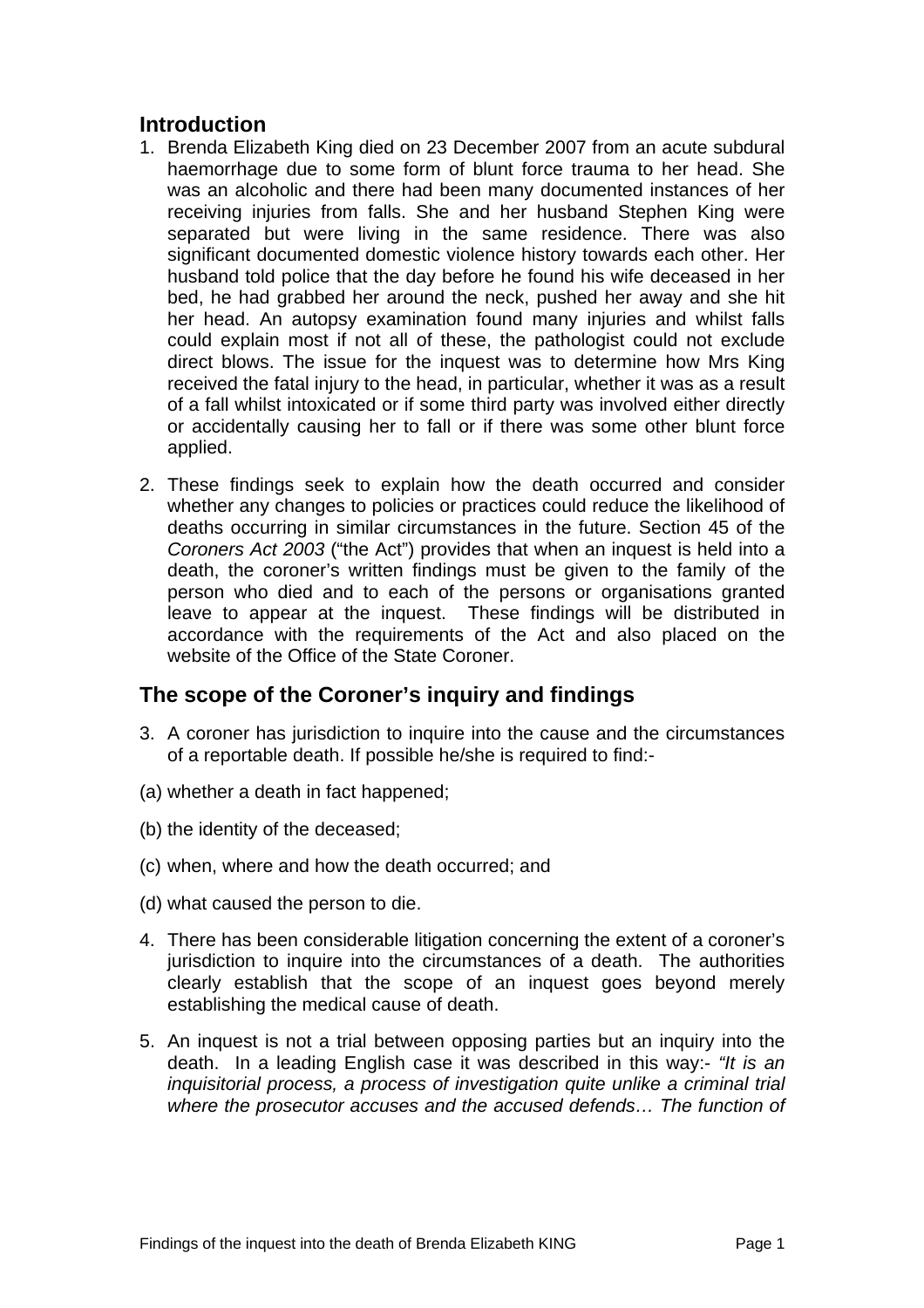<span id="page-3-0"></span>*an inquest is to seek out and record as many of the facts concerning the*  death as the public interest requires."<sup>[1](#page-3-1)</sup>

6. The focus is on discovering what happened, not on ascribing guilt, attributing blame or apportioning liability. The purpose is to inform the family and the public of how the death occurred with a view to reducing the likelihood of similar deaths. As a result, the Act authorises a coroner to make preventive recommendations concerning public health or safety, the administration of justice or ways to prevent deaths from happening in similar circumstances in future.<sup>[2](#page-3-2)</sup> However, a coroner must not include in the findings or recommendations, statements that a person is or maybe guilty of an offence or is or maybe civilly liable for something.<sup>[3](#page-3-3)</sup>

### **The admissibility of evidence and the standard of proof**

- 7. A coroner's court is not bound by the rules of evidence because the Act provides that the court "*may inform itself in any way it considers appropriate."[4](#page-3-4)* That does not mean that any and every piece of information, however unreliable, will be admitted into evidence and acted upon. However, it does give a coroner greater scope to receive information that may not be admissible in other proceedings and to have regard to its origin or source when determining what weight should be given to the information.
- 8. This flexibility has been explained as a consequence of an inquest being a fact-finding exercise rather than a means of apportioning guilt; an inquiry rather than a trial.<sup>[5](#page-3-5)</sup>
- 9. A coroner should apply the civil standard of proof, namely the balance of probabilities but the approach referred to as the *Briginshaw* sliding scale is applicable.<sup>[6](#page-3-6)</sup> This means that the more significant the issue to be determined; or the more serious an allegation; or the more inherently unlikely an occurrence; then in those cases the clearer and more persuasive the evidence should be in order for the trier of fact to be sufficiently satisfied that it has been proven to the civil standard.<sup>[7](#page-3-7)</sup>
- 10. It is also clear that a coroner is obliged to comply with the rules of natural justice and to act judicially, [8](#page-3-8) This means that no findings adverse to the interest of any party may be made without that party first being given a right to be heard in opposition to that finding. As Annetts v McCann[9](#page-3-9) makes clear, that includes being given an opportunity to make

l

<span id="page-3-1"></span><sup>1</sup> *R v South London Coroner; ex parte Thompson* (1982) 126 S.J. 625

<span id="page-3-2"></span><sup>2</sup> Section 46 of the Act

<span id="page-3-3"></span><sup>3</sup> Sections 45(5) and 46(3) of the Act

<sup>4</sup> Section 37 of the Act

<span id="page-3-5"></span><span id="page-3-4"></span><sup>5</sup> *R v South London Coroner; ex parte Thompson* per Lord Lane CJ, (1982) 126 S.J. 625

<span id="page-3-6"></span><sup>6</sup> *Anderson v Blashki* [1993] 2 VR 89 at 96 per Gobbo J

<span id="page-3-7"></span><sup>7</sup> *Briginshaw v Briginshaw* (1938) 60 CLR 336 at 361 per Sir Owen Dixon J

<span id="page-3-8"></span><sup>8</sup> *Harmsworth v State Coroner* [1989] VR 989 at 994 and see a useful discussion of the issue in Freckelton I., "Inquest Law" in *The inquest handbook*, Selby H., Federation Press, 1998 at 13

<span id="page-3-9"></span><sup>9 (1990) 65</sup> ALJR 167 at 168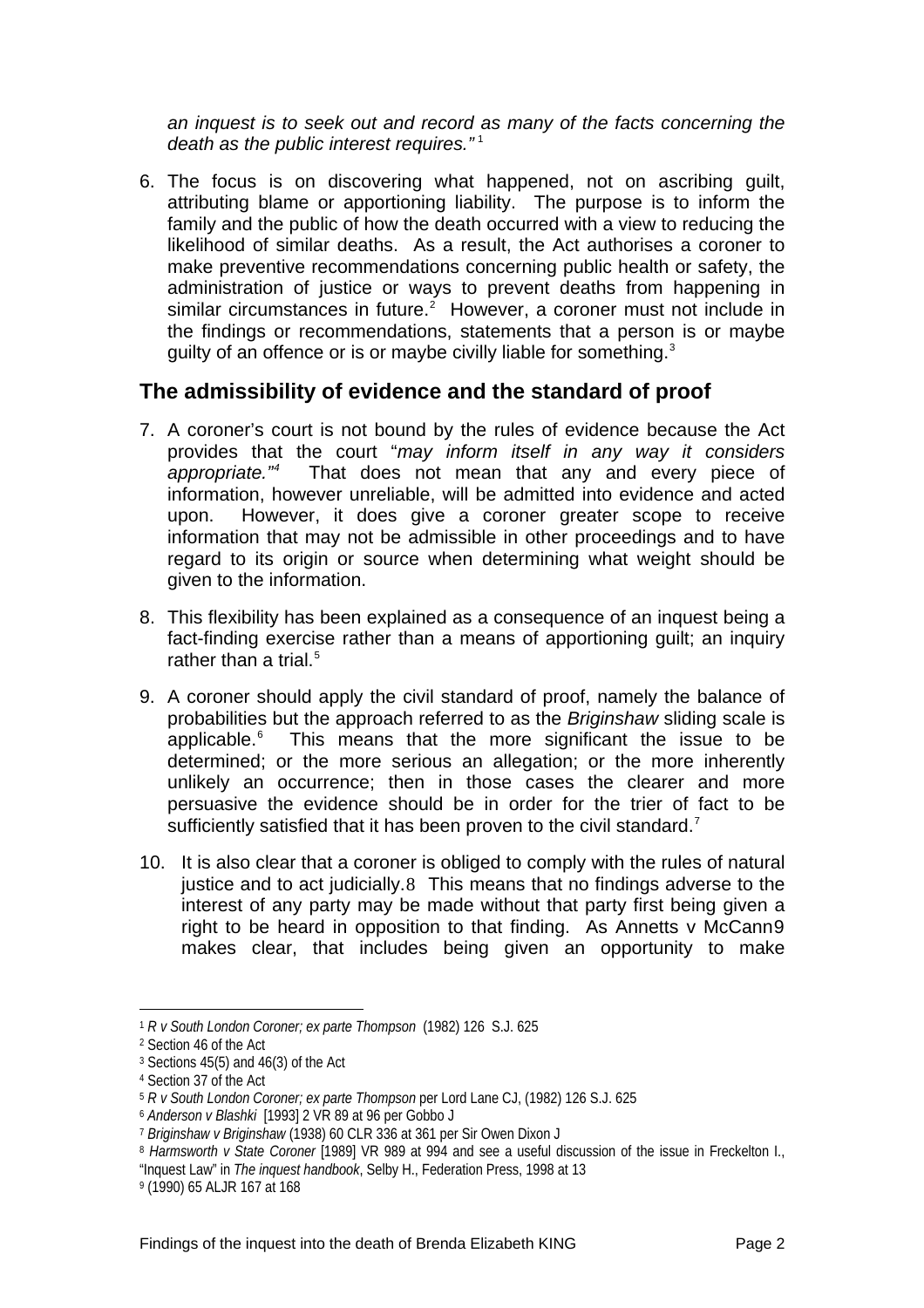<span id="page-4-0"></span>submissions against findings that might be damaging to the reputation of any individual or organisation.

11. If, from information obtained at an inquest or during the investigation, a coroner reasonably suspects a person has committed a criminal offence, the coroner must give the information to the Director of Public Prosecutions in the case of an indictable offence, and to the chief executive of the department which administers legislation creating an offence which is not indictable.<sup>[10](#page-4-1)</sup>

# **Social History**

11. Mrs King was 58 years old at the time of her death. She was survived by her mother Elizabeth Long and her two sons from a previous marriage, Gary and Scott Meeks. In 1978, Mrs King migrated to Australia. She married Steven King in 1979. From approximately 1987 onwards, Mrs King was a patient of the Alderley Clinic. Mrs King's health summary as at 23 December 2007 lists as her current medical problems as hypertension (high blood pressure), glaucoma, asthma and alcohol dependency. Mrs King's medical records indicated that she suffered from alcohol abuse as early as February 2005. Her medical records indicated that Mrs King had on several instances presented with injuries resulting from a fall whilst intoxicated. Mrs King had been receiving treatment for her alcoholism at Biala and a Community Health Centre. Mrs King stopped working around 2006 due to her alcoholism.

### **Relationship between Mr and Mrs King**

- 12. It is accepted that at some stage approximately 3 years prior to her death Mr and Mrs King commenced sleeping in separate bedrooms. They owned a residence at Herston which they subsequently sold and even though they were effectively separated they purchased another house together at Aspley and resided in this residence together.
- 13. When they sold the house at Herston, Mr King says the intention was to separate and split the proceeds equally apart from payment of some of Mrs King's credit card debts. He says they decided to purchase another property because he did not want to see her hurt and she was not capable of looking after her money. Although this appears to be an unusual arrangement there is nothing in the evidence which would indicate this explanation should not be accepted.
- 14. There is no doubt both Mr and Mrs King both drank alcohol to excess and were mutually abusive and at times physically violent towards each other, particularly when intoxicated. A lengthy history of domestic violence is contained within the Queensland Police Service records and these formed part of the exhibits to the inquest. Mrs King's son, Scott Meeks also provided a detailed statement concerning his mother's excessive drinking and her aberrant behaviour including a propensity to make up lies about a range of matters including himself, his family and

<span id="page-4-1"></span>l  $10$  S 48(2)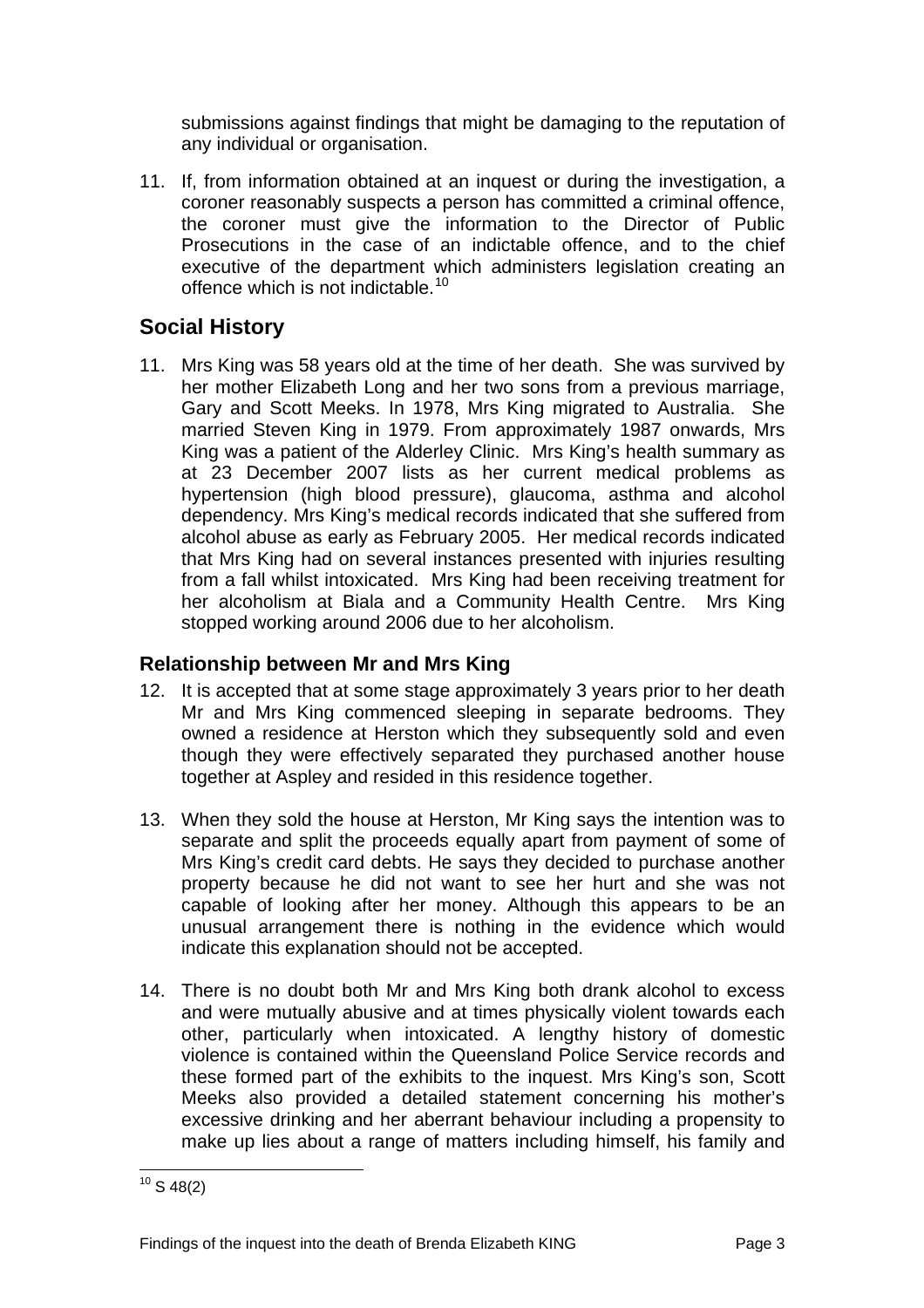other friends. He also was concerned about the cycle of abuse and violence between his mother and Mr King. He had witnessed many bruises to her face and body. He maintained concerns as to how the death occurred and whether Mr King had anything to do with it.

- 15. Mrs King's mother Elizabeth Long also describes the history of domestic violence.
- 16. Mr King does not deny the substance of this domestic violence history. He says this escalated over the last few years and given the lack of police history prior to the year 2005, there would appear to be some basis to that statement.
- 17. It is unnecessary to detail all of that history but the more recent events provide some indication of its degree of frequency and severity. A Domestic Violence Order was issued on 1 February 2005 and expired on 31 January 2007. Mr King states this occurred when he was told by police to leave the house after he had argued with Mrs King and her mother. An order was taken out by police at that time. Given the history it is probable Mr King did not contest the making of the order.
- 18. On 4 February 2005, Mrs King contacted the police requesting they attend their residence in Herston. Mrs King claimed that on the evening of 3 February 2005, Mr King had been verbally abusive and threatened to hit Mrs King. She also alleged he had taken a knife from the kitchen bench and stated "I should place this through your guts". When the police arrived Mrs King was visibly shaken and very nervous. Mr King was no longer home by the time the police arrived. Mrs King told the police she was fearful for her safety based on threats made by Mr King. The police offered Mrs King assistance in obtaining alternative accommodation however she refused. The police contacted Mrs King on numerous occasions however she was unwilling to provide a statement or assist the police further. During his evidence at the inquest, Mr King denied holding a knife.
- 19. On 12 July 2005 the police attended Mr and Mrs King's residence. They found Mrs King in an extremely intoxicated state and she was unable to recall the incident in which she contacted the police. Mr King spoke to police about Mrs King's heavy drinking habits. During his evidence at the inquest, Mr King confirmed some of the comments made on 3 and 4 February 2005, however he denied making threats to harm Mrs King or brandishing a knife. Mr King indicated Mrs King had made similar allegations and the police had attended on 9 and 11 July 2005 however no further action had been taken. The matter was not taken any further by police as Mrs King was unable to recall the incident, unwilling to make a statement and Mr King did not make any further admissions.
- 20. On 7 March 2006 police attended the King's residence in Herston. Both Mr and Mrs King had been drinking. Mr King wanted Mrs King to get up from the lounge and go to bed as she had fallen asleep on the lounge.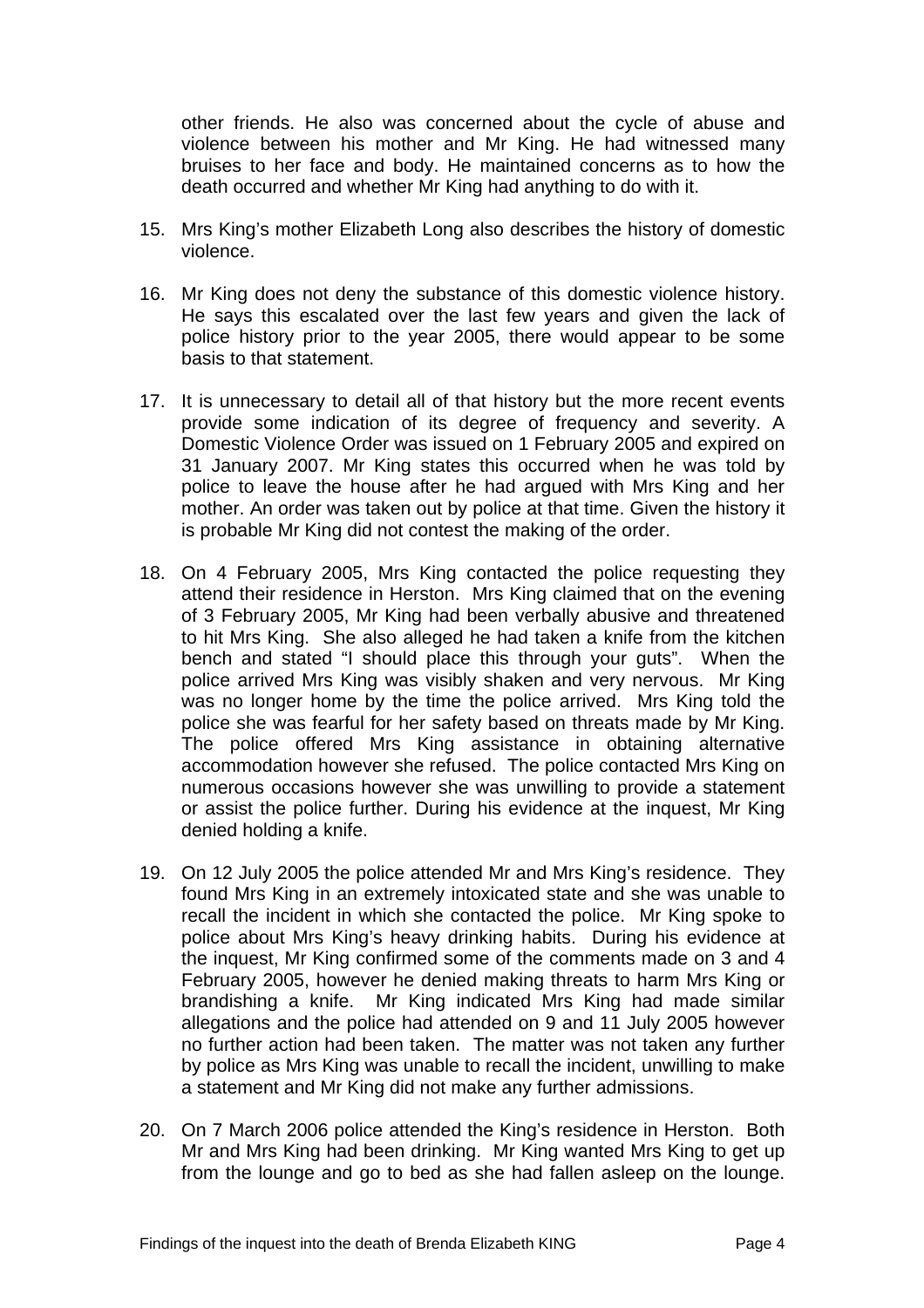Mr King dragged her off the lounge causing red marks on her back. Mrs King broke free and bit Mr King on his left forearm causing the skin to break. The occurrence report noted a reciprocal order was being processed as Mrs King had previously attacked Mr King with a knife. Mr King had two recent stab wounds on the stomach and leg. Mr King was issued with a notice to appear for breaching the domestic violence order. He appeared in the Brisbane Magistrates Court on 16 March 2006 and pleaded guilty. Mr King was fined \$100 and no conviction was recorded.

- 21. On 1 May 2006 Mrs King was intoxicated at the Herston address. Mr King indicated to Mrs King that he was going to take all the alcohol to his brother's house. Mr King packed the alcohol into a box and placed the box on the front balcony. Mrs King then started a verbal argument which resulted in her punching Mr King in the head three times with a closed fist. Mrs King was subsequently charged in relation to breaching the domestic violence order. She appeared in the Brisbane Magistrates Court on 16 May 2006 and pleaded guilty. Mrs King was fined \$200 and no conviction was recorded.
- 22. On 24 August 2006 police were again called to the King's Herston address. Mr King advised that Mrs King had arrived home extremely intoxicated and abusive towards Mr King. Mr King had asked Mrs King to leave him alone and go to bed a number of times however she continued with the abuse. He became frustrated and pushed Mrs King which caused her to fall and cut her head. Mr King told police he did not intend for Mrs King to fall, he just wanted her out of his face. Mrs King grabbed Mr King by the shirt and in the process ripped a chain from Mr King's neck. Mr King did not wish to make a formal complaint. Police spoke to Mrs King at the Royal Brisbane Hospital. Mrs King told police she had consumed a number of drinks before coming home and there was a verbal argument and that was when she pushed Mr King. Mrs King was unable to remember the circumstances of the argument or what had actually occurred. Mrs King did not want to make a formal statement.
- 23. On 19 June 2007, police attended the King's residence at Maundrell Terrace, Aspley. Mrs King had attempted to leave the address for a doctor's appointment. Mr King took the keys off Mrs King because he believed she was under the influence of alcohol. Mr King also took Mrs King's credit cards. Mr King provided information to the police that Mrs King had indicated in the past she would be attending a doctor's appointment and returned home very intoxicated. Police determined that no domestic violence had occurred.
- 24. On 6 September 2007, the police were again called to attend the King's residence at Maundrell Terrace, Aspley. Mr King told police Mrs King had returned home and a verbal argument occurred and Mrs King left the residence. Mr King followed Mrs King to the Westpac Bank at Aspley. A verbal disagreement occurred at the bank that was observed by the bank employees over Mrs King spending money on alcohol. Mr King followed Mrs King back to the residence. There was a further argument over Mrs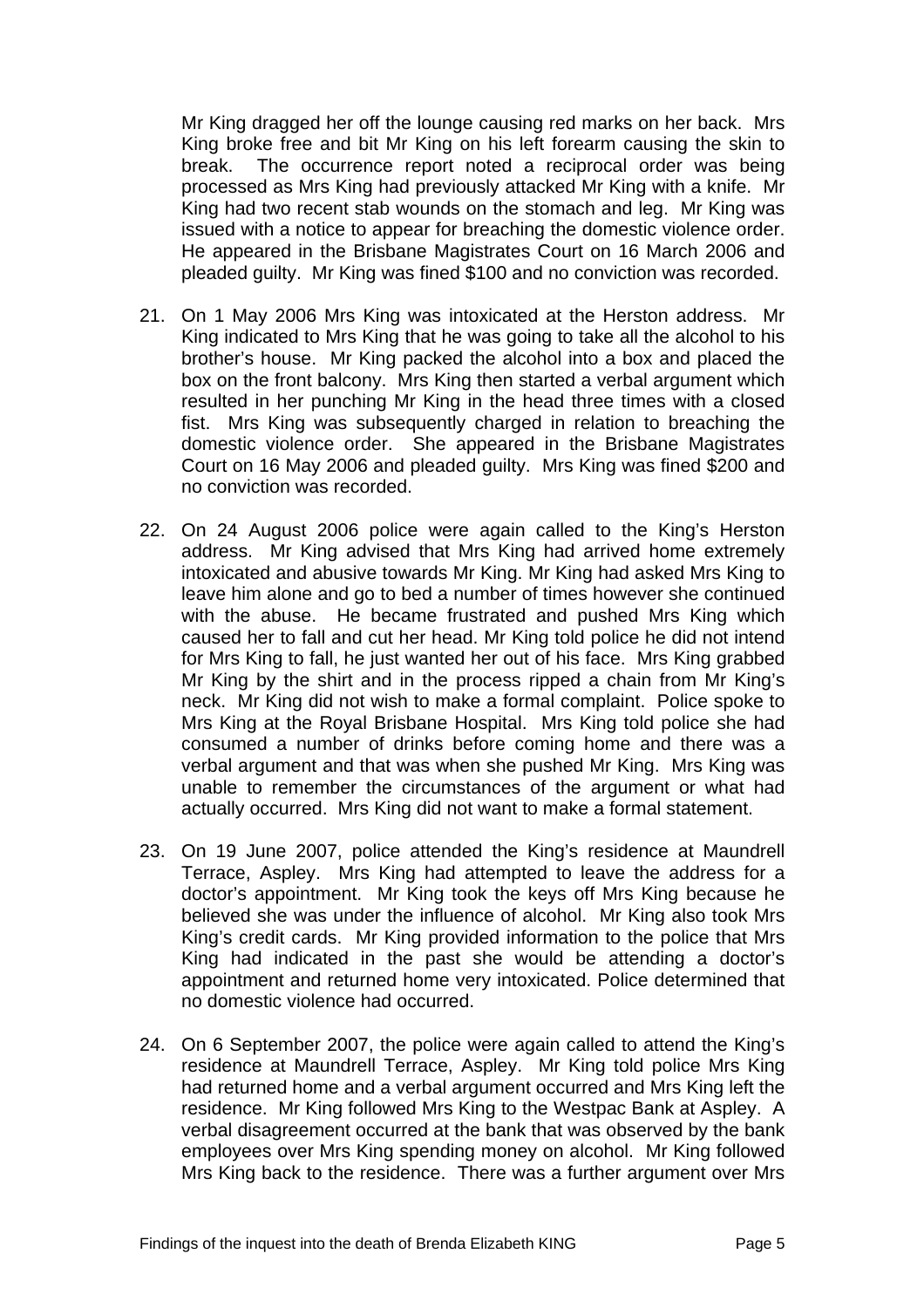<span id="page-7-0"></span>King's drinking. Mr King poured Mrs King's wine down the sink and threw empty bottles out into the yard. Mr King asked Mrs King why she was still drinking when she had promised to stop. Mrs King stabbed Mr King in the face with a fork causing injury. Mr King grabbed Mrs King by the shirt and dragged her outside and closed the front door. Mrs King smashed a ceramic pot against the front door causing visible marks to the front timber panel. As a result Mr King called the police. Both Mr and Mrs King were charged in relation to breaching their domestic violence orders.

- 25. Mr King appeared in the Brisbane Magistrates Court on 1 October 2007 and pleaded guilty. Mr King was discharged absolutely and no conviction was recorded. Mrs King appeared in the Brisbane Magistrates Court on 26 October 2007 and pleaded guilty. Mrs King was fined \$850 and no conviction was recorded.
- 26. On 16 September 2007, Mrs King was driving a motor vehicle which collided with an un-occupied parked vehicle. Her blood alcohol concentration was recorded as 0.238. Mrs King was charged with driving under the influence of alcohol.

#### **Events of 22 – 23 December 2007**

- 27. On the evening of Saturday 22 December 2007, Mr King left the residence to attend The Chinese Club and a party.
- 28. It would seem that after Mr King left to go out that evening, Mrs King spoke with her mother, Mrs Long, in England. Mrs Long indicated the call was not out of the ordinary and her daughter did not complain of any illnesses or injuries. Mrs King indicated Mr King was still hollering and shouting all day however her daughter did not say anything about any physical contact between them.
- 29. Walter Buckby arrived at The Chinese Club at approximately 4.30pm on 22 December 2007. Mr King arrived at approximately 5pm. While they were at The Chinese Club, Walter believes they consumed three beers each. Also at the Chinese Club that evening was Paul Desmond Smith who also knew Mr King.
- 30. At The Chinese Club, Mr Smith spoke to Mr King about visiting Mr Smith's mother at Eventide Hospital in Brighton the next day. Mr Smith indicated he would ring Mr King in the morning and arrange a time to collect Mr King. During evidence, Mr Smith indicated that, to his knowledge, Mrs King would not be accompanying them on this trip.
- 31. Mr Buckby, Mr King, and two other people left The Chinese Club just after 6pm and caught a cab to the residence of Barry Buckby.
- 32. Barry Buckby believed Mr King consumed between 8 and 10 stubbies of Carlton Draught and Tooheys Extra Dry beer. At around 10pm, Barry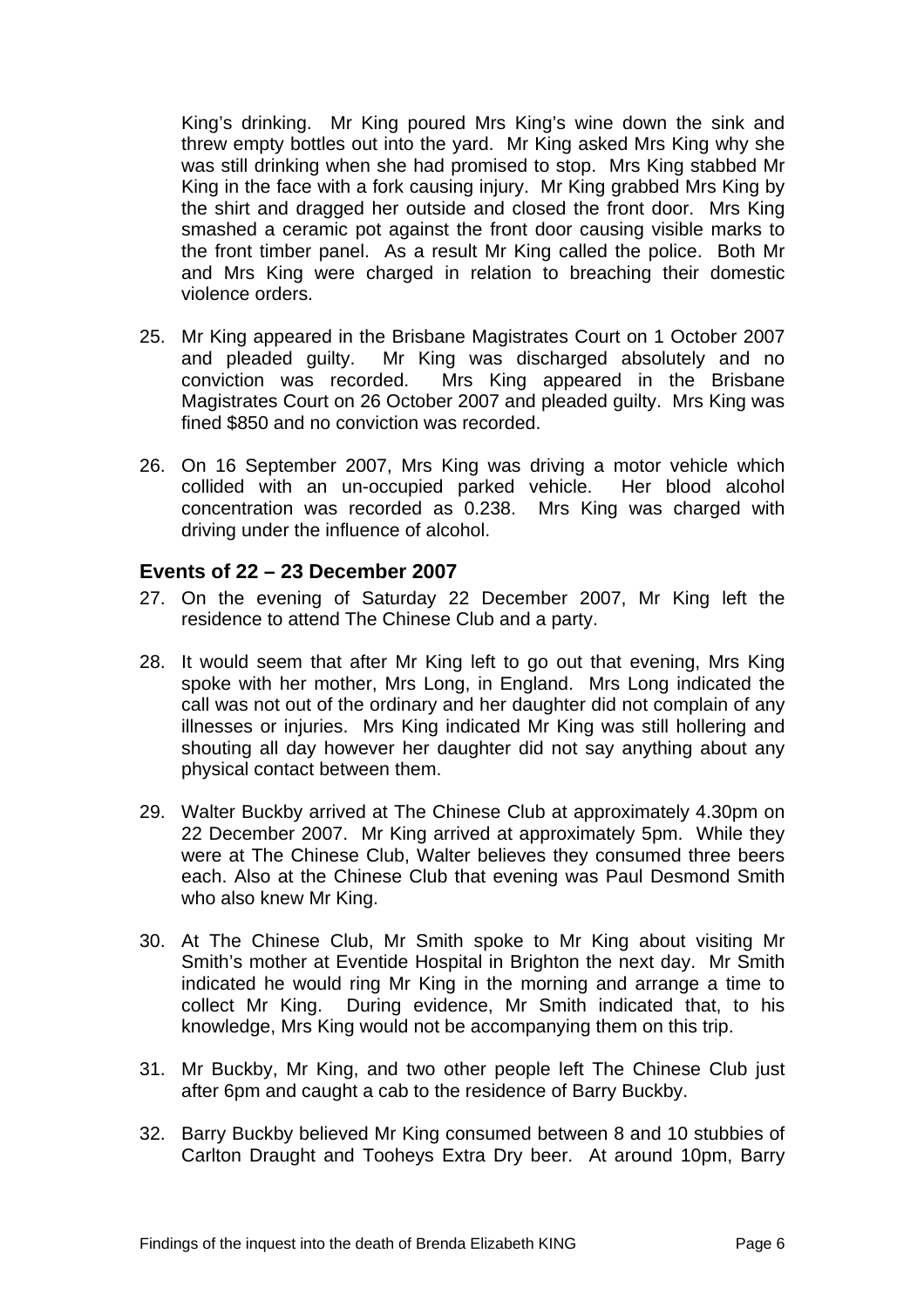<span id="page-8-0"></span>realised Mr King had left the party. Mr King says he arrived home at about 11pm.

- 33. At 0758 hours in the morning of Sunday 23 December, Queensland Ambulance Services (QAS) communications received a call from Mr King. Intensive Care Paramedic Aspinall and Student Intensive Care Paramedic Holmes were dispatched to the King's residence. They arrived on scene at 0802. They observed Mrs King to be lying supine on the bed diagonally and no pillows were under her head. Mrs King was partially covered by a blanket. ICP Aspinall and Student ICP Holmes decided not to expose Mrs King any further as the situation appeared unusual and potentially suspicious. ICP Aspinall determined to only perform an assessment to confirm Mrs King was beyond resuscitation and attempted to cause minimal disruption to the scene as possible. They were able to confirm Mrs King was deceased by her absence of a heart rhythm (asystole), obvious dependant lividity and rigormortis. ICP Aspinall then contacted QAS communications to request the police attend.
- 34. On 23 December 2007 Barry Buckby was again at The Chinese Club when Mr King arrived. Mr King advised Mr Buckby of the death of Mrs King and stated they had had a fight on Saturday afternoon before he went to Barry's party. Mr King appeared very upset and said he had not only lost his wife but his best friend.

#### **Police investigation**

- 35. The Police spoke to all of the witnesses who were with Mr King on the afternoon and evening of 22 December. Mr King was questioned extensively by the police. It is fair to say given the documented domestic violence history and given what he told police at the scene, he was a person of interest to the investigating police. He provided a written statement and participated in two records of interview, one on 23 December and the second on 24 December which was over a period of 4 hours. He appeared to give a detailed account of their relationship including matters which could have been against his interests. In particular he volunteered information to police about an incident that occurred a day or two prior to Mrs King's death which police would otherwise have been unlikely to find out about. There were some conflicting pieces of information contained in the two formal interviews and statement which required clarification at the inquest but in general there was nothing remarkable about his evidence in Court which provided any surprising new evidence and his version of events has remained generally consistent throughout.
- 36. The police investigation determined there was no direct evidence which proved Mr King directly or indirectly caused the injury to Mrs King's head which ultimately caused her death. There was no evidence which suggested to the police that he was not being truthful about the events he had described. The investigation could not exclude the head injury may have been caused by an accidental slip or a fall.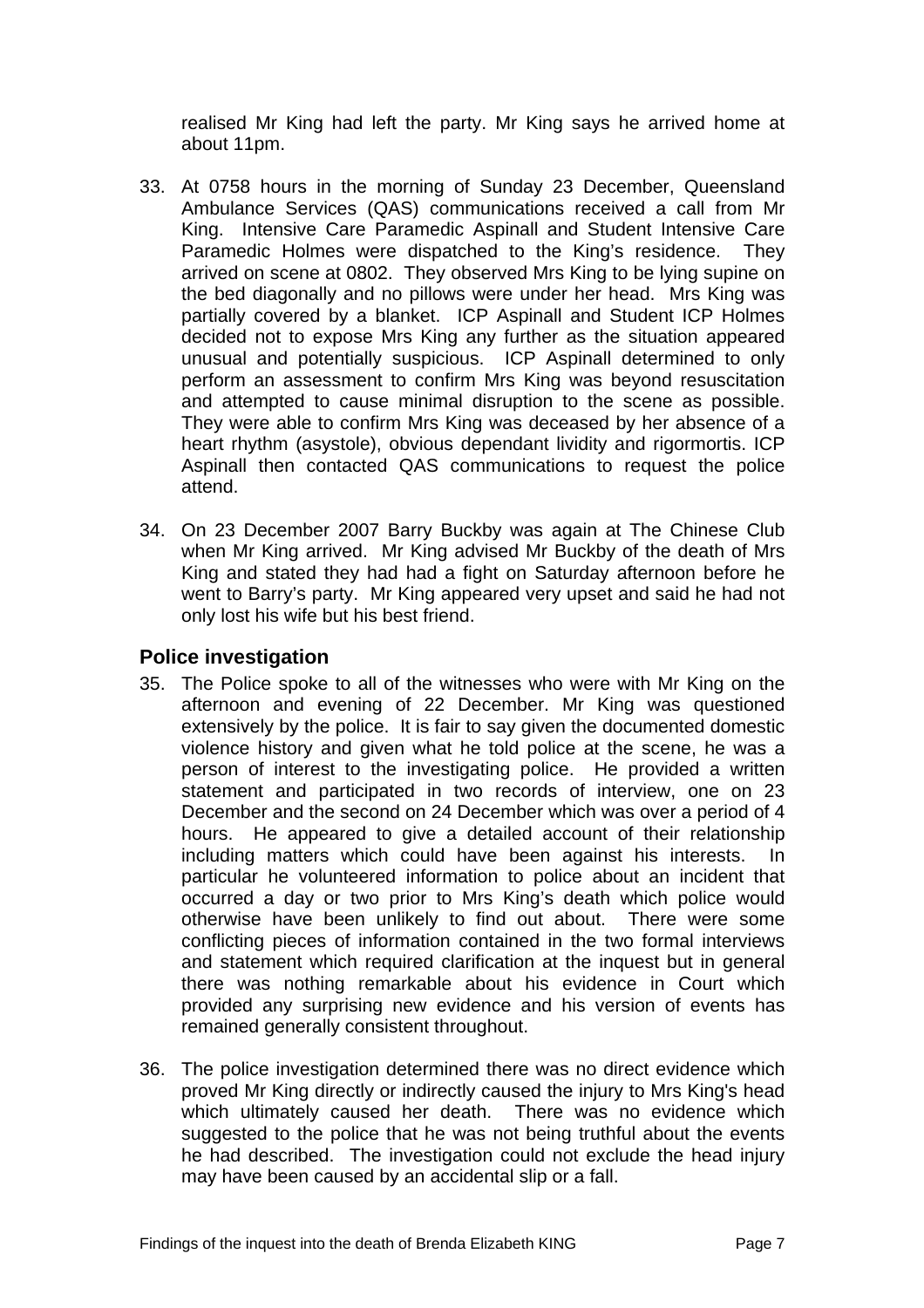- 37. At the commencement of his evidence at the inquest Mr King's Counsel stated he had advised his client regarding his entitlement to claim the protection contained in section 39 of the *Coroners Act* in relation to any evidence that would tend to incriminate him. He did so not on the basis there was any evidence that would directly inculpate his client in relation to Mrs King's death but rather there would be evidence led about domestic violence issues which could potentially involve other forms of assault. On that basis I required him to give evidence as I was satisfied it was in the public interest to hear his evidence and noting the protection given to him by section 39.
- 38. The first police to arrive on the scene on 23 December 2007 were Constables Craig Palethorpe and Kelly Thompson who arrived at approximately 8.05am. Both officers were relatively junior. A tape recorder was not used by either of them to record their interactions with Mr King. Constable Palethorpe took notes of the conversations between the police officers and Mr King. Constable Palethorpe provided his statement the very next morning. I accept his evidence as being recorded in a contemporaneous manner. It was the first death he had attended as a police officer although he had been in the Army and had attended on deceased persons before.
- 39. Constable Palethorpe recalls that when he entered the house, Mr King stated "*I found her this morning, I called the ambo's, I'll show you where she is*". Once they entered the bedroom, Mr King commented that he found it weird Mrs King would be in the bed naked as she would normally sleep with her clothes on.
- 40. The rest of the conversation were as follows:

Constable Thompson asked him: "*When did you last see her alive?*"

Mr King: "*4.15pm on 22 December because I left and went to a party*"

Constable Thompson: *"what medication does she have?"* 

Mr King: *"She has a heap of stuff, but I'm not sure what it's for."* 

Mr King then went to the pantry and returned with the following medication: Mertazon – 30mg; Premarin – 0.3mg and .625mg; Ventolin; Sertide – 250/50mg; and Campral EC – 333mg.

Mr King indicated Campral was for alcoholism.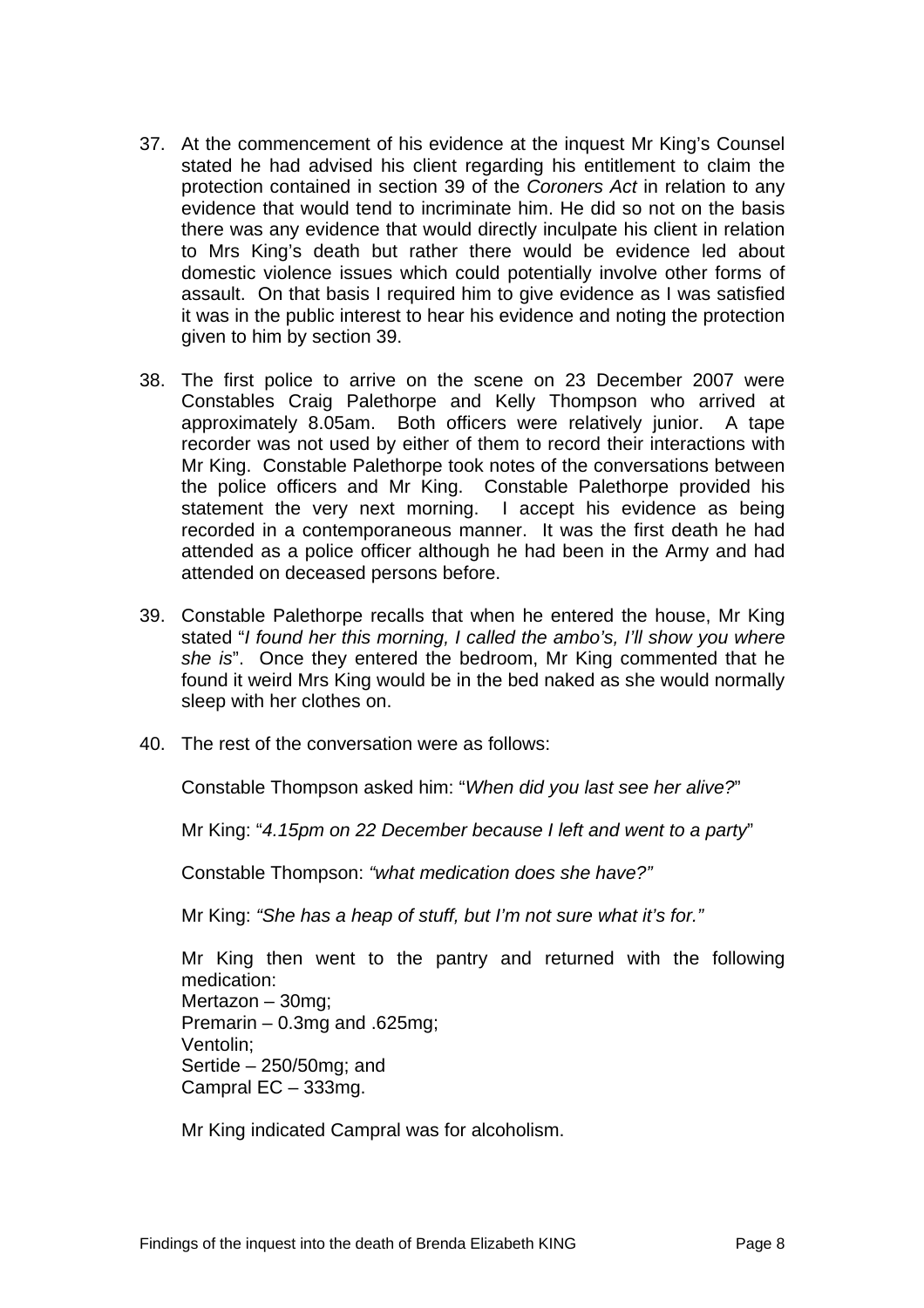Constable Thompson asked him: *"After you went out last night what time did you get home?"* 

Mr King: *"I got home at about eleven o'clock. I went to a party, I attended the Chinese Club and after that a place at Wooloowin with a friend."* 

Constable Thompson: *"After the party what did you do?"* 

Mr King: *"I caught the train to Roma Street and then got on a bus which dropped me off at Pie and Maundrell Terrace. That got in just before 11pm".*

Mr King also stated when he got home he went to bed.

Mr King: *"We had a verbal argument yesterday morning over bank statements."* 

Mr King produced two documents which appeared to the police officers to be bank documents.

Mr King: *"We've been separated for about two years and we sleep in separate rooms. We have done this since moving from Herston."* 

Mr King: *"She was drinking all the time and she didn't care if she died from drinking. Yesterday we had an argument about her drinking excessively. I grabbed her around the neck and I told her: 'if you want to die then I'll fucken help you'. I then pushed her away and she hit her head."* 

During this conversation, Mr King physically demonstrated his actions including using both hands in front of him in a choking type gesture, further indicating he flung Mrs King away from him*.* 

- 41. Constable Palethorpe prepared the Form 1 report to the Coroner and a Supplementary form 1 dated 23 December 2007. In the supplementary report he stated "*that there had been a verbal argument over money matters that had turned violent and that he had put his hands around the deceased throat and had pushed her into a wall and said words to the effect if you want to kill yourself I will help you and has pushed the deceased onto the floor. He also stated that they became quite physical when arguing and she has a real drinking problem*."
- 42. Clearly the issue that arises was the failure to record in the notes the reference to hitting her head on the wall and being pushed to the floor. In his statement (apparently taken on 24 December 2007) at paragraph 37 he further complicates the issue and states that King "*did indicate what she hit her head on but he could not remember exactly what that was.*"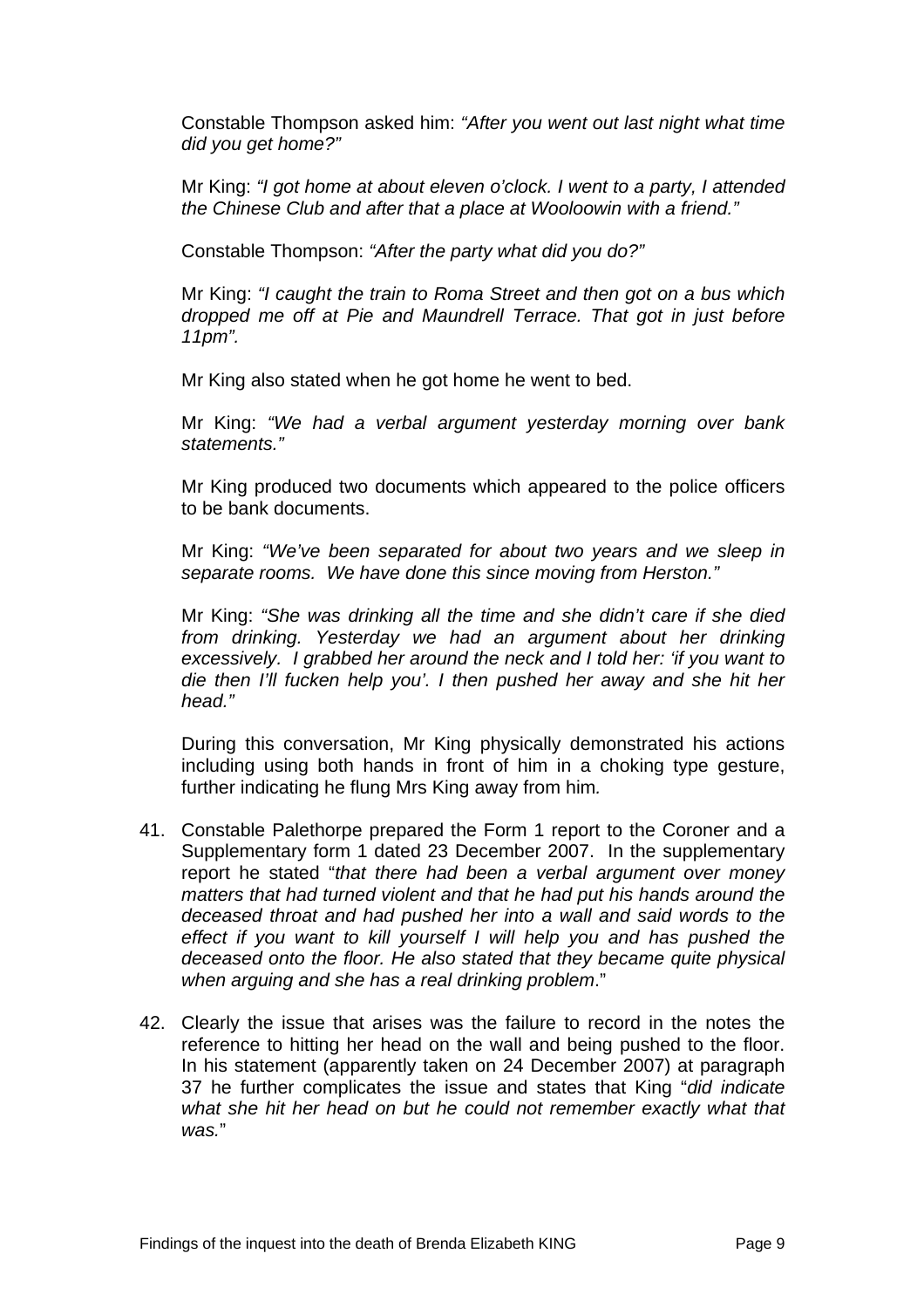- 43. At the time of giving evidence, almost three years later, Constable Palethorpe was not able to clarify whether Mr King had mentioned a wall or just gestured to it.
- 44. Constable Thompson recalled having attended at the residence for a disturbance on one previous occasion. There had been a verbal argument and in her conversation with Mrs King she understood that she was an alcoholic and was seeing a Doctor and getting medication changed but that nothing physical occurred.
- 45. She stated she prepared her statement on 24 December 2007 and recalls Constable Palethorpe took notes but she did not refer to those notes when she prepared her statement.
- 46. She stated when Constable Palethorpe and Constable Thompson entered the house, Mr King stated "*I called the ambo's*". Whilst Thompson was talking to a QAS officer, Mr King stated *"I found her this morning, she's in that room down to the left".* Once they entered the bedroom, Mr King stated *"It's a bit strange cause she doesn't sleep naked"*. Mr King repeated this a number of times. Mrs King was lying diagonally across the bed and the doona was partially covering her lower body. Thompson observed blood dribble from the left corner of her mouth.
- 47. She asked Constable Palethorpe to take notes. I will not set out all that the statement records but refer to the more salient points which may be more central to the issue about the disclosures made by Mr King. The conversation she recalls was as follows:

Constable Thompson: "*When last saw deceased?"* 

Mr King: "*4.15pm, had to catch the bus."* 

Constable Thompson: "*deceased on any medication?"* 

Mr King: "*She has a heap of stuff"* 

Mr King then went to the pantry and returned with 10 or 11 boxes of medication.

Constable Thompson: *"Does she take these prescribed meds all the time?"* 

Mr King: *"I don't know, she has heaps of them, she doesn't do anything she is told because she's an alcoholic."* 

They had a discussion about doctors.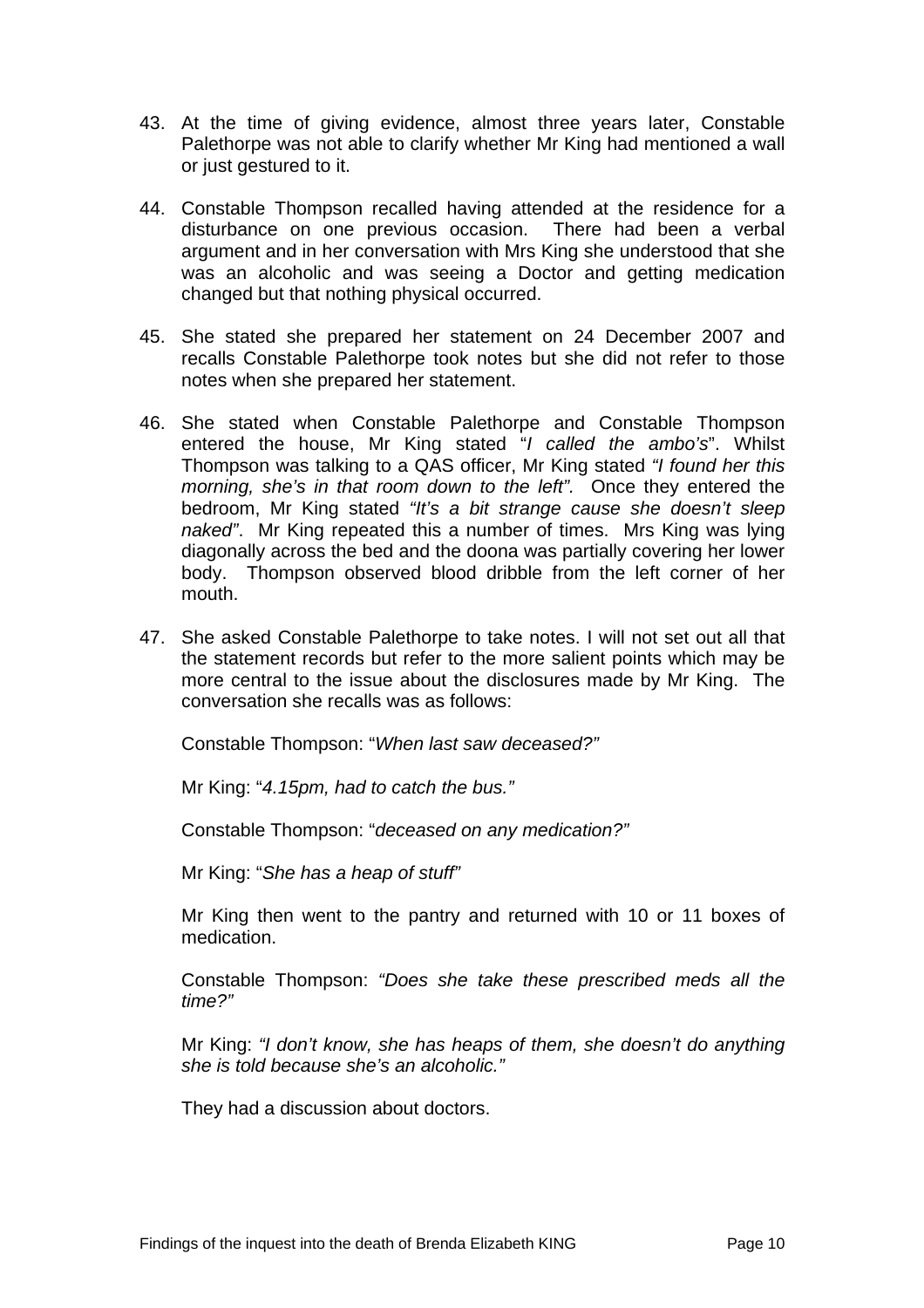Mr King: *"Yesterday, we had an argument, it was quite verbal, so I went down to the shop to have a break. I came back and got dressed. I saw her just before I caught my bus. I left at 4.15 to catch my bus.* 

Constable Thompson: *"Ok, I've been here before so I know that you've both got history."* 

Mr King: *"Oh no I'm not going to deny it, we can be quite rough with each other."* 

Constable Thompson: *"Was yesterday's argument verbal or was it physical?"* 

Mr King walked over to the coffee table and pulled out two pieces of paper and handed them to Constable Thompson.

Mr King: *"This is what our argument was over, she got a new bankcard. She's an alcoholic and I'm sick of it."* 

Constable Thompson: *"So Steve, what time did you get home?"*

Mr King: *"eleven."* 

Constable Thompson: *"where did you go?"* 

Mr King: *"I went into town for dinner at a Chinese club and then went to a party in Wooloowin."* 

Constable Thompson: *"How did you get home from Wooloowin?"* 

Mr King: *"I caught a train and then a bus which dropped me off at the corner Pie and Maundrell Terrace."* 

Constable Thompson: *"So when was the last time you had a physical argument?"* 

Mr King: *"Look, I'll be honest with you, on Friday when I first found out about her bankcard, I blew my top because she's an alcoholic ..oh yeah I did grab her."* 

At this point she had a brief discussion with the QAS officers.

Constable Thompson: *"So what happened again on Friday?"* 

Mr King: *"I grabbed her by the throat and I pushed her into something, I told her: if you want to die I will help you. I pushed her away. I won't deny it; I grabbed her by the throat and pushed her."*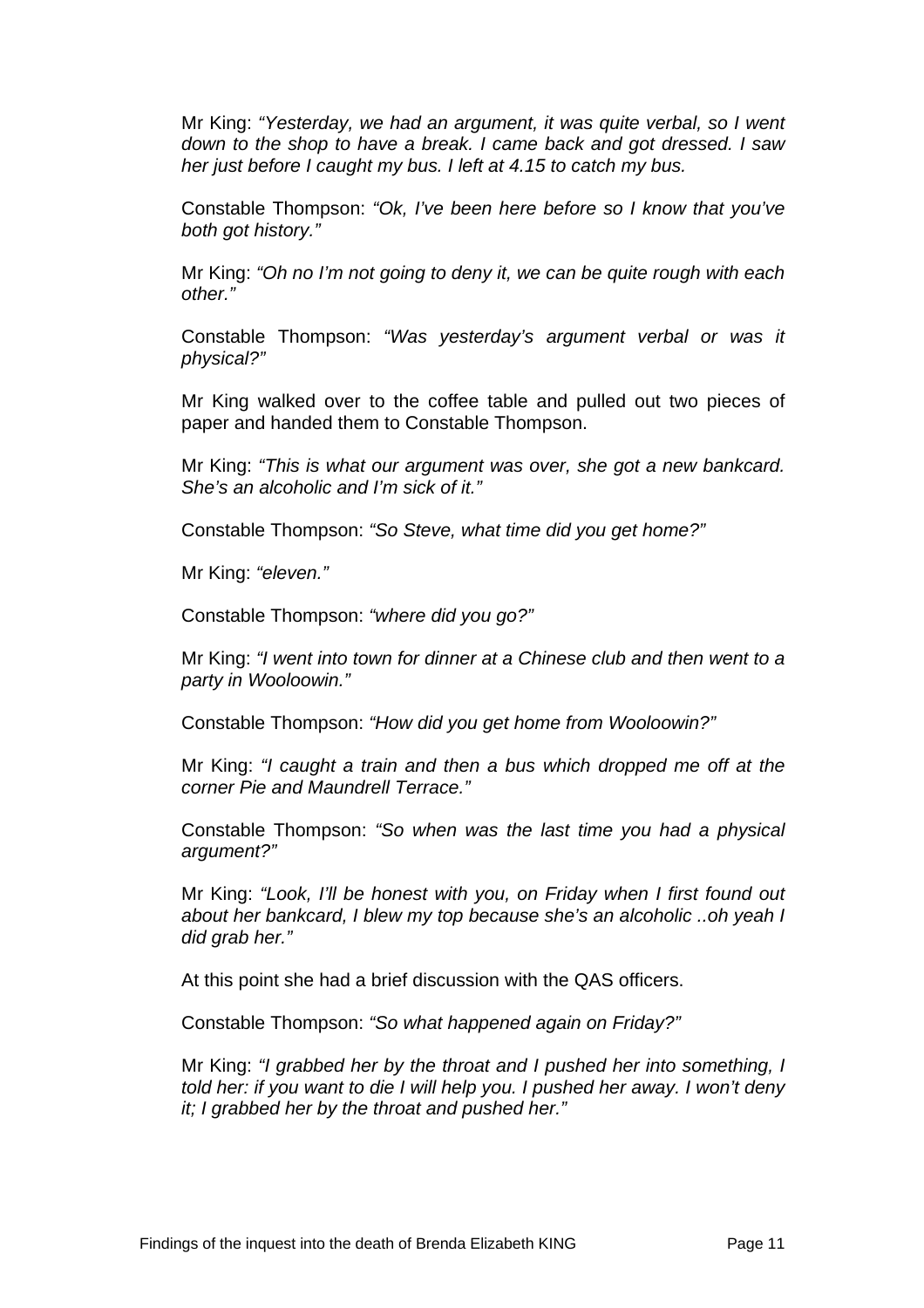Mr King physically demonstrated his actions using both hands like he was grabbing something with his hands slightly apart. Mr King then pushed his hands away.

- 48. At this point Constable Thompson determined her supervisor should be informed and CIB officers should attend. Detectives arrived later and she was asked to contact Mrs King's doctors and obtain information which she did and this is set out in her statement.
- 49. Constable Thompson was unable to recall anything being said by Mr King about Mrs King hitting her head into a wall or floor and agreed that would have been something she would recall and have put in her statement.
- 50. Given the state of the evidence it is difficult to conclude with a sufficient standard of proof that Mr King had made a positive admission of having pushed Mrs King into the wall or onto the floor.
- 51. Scenes of Crime were requested to attend. Acting Sergeant Morabito attended and during his examination he observed:
	- one bloodstain on the vertical surface of the third step of the paved external entrance;
	- two bloodstains on the east wall of the garage;
	- two bloodstains on the lounge chair;
	- one bloodstain on the floor of the dinning room;
	- seven bloodstains on the east wall of the dinning room;
	- one bloodstain on a towel on the floor of the small bedroom;
	- a group of bloodstains on the mirror in the bathroom:
	- one bloodstain on the light switch in the bathroom;
	- six bloodstains on the west wall in the guest room;
	- one bloodstain in the built in wardrobe in the quest room;
	- bloodstains on the ensuite sink in the main bedroom;
	- bloodstained pillow and doona in the main bedroom; and
	- bloodstains in the top right hand corner of the mattress fitted to the bed in the main bedroom.
- 52. The rubbish bin contained two empty bottles of wine and two Master Cards bearing the name "Brenda King" which had been cut in half.
- 53. Acting Sergeant Morabito reported the traces of blood but there was nothing to indicate or suggest a struggle or any other form of violence had occurred. No obvious signs of major trauma to the body were observed nor were there any signs of a struggle or forced entry to the dwelling. The bloodstains are consistent with small amounts of blood coming from injuries sustained by Mrs King or Mr King over multiple incidents over time such as from falls or even the forms of assault admitted to by Mr King such as when he backhanded her.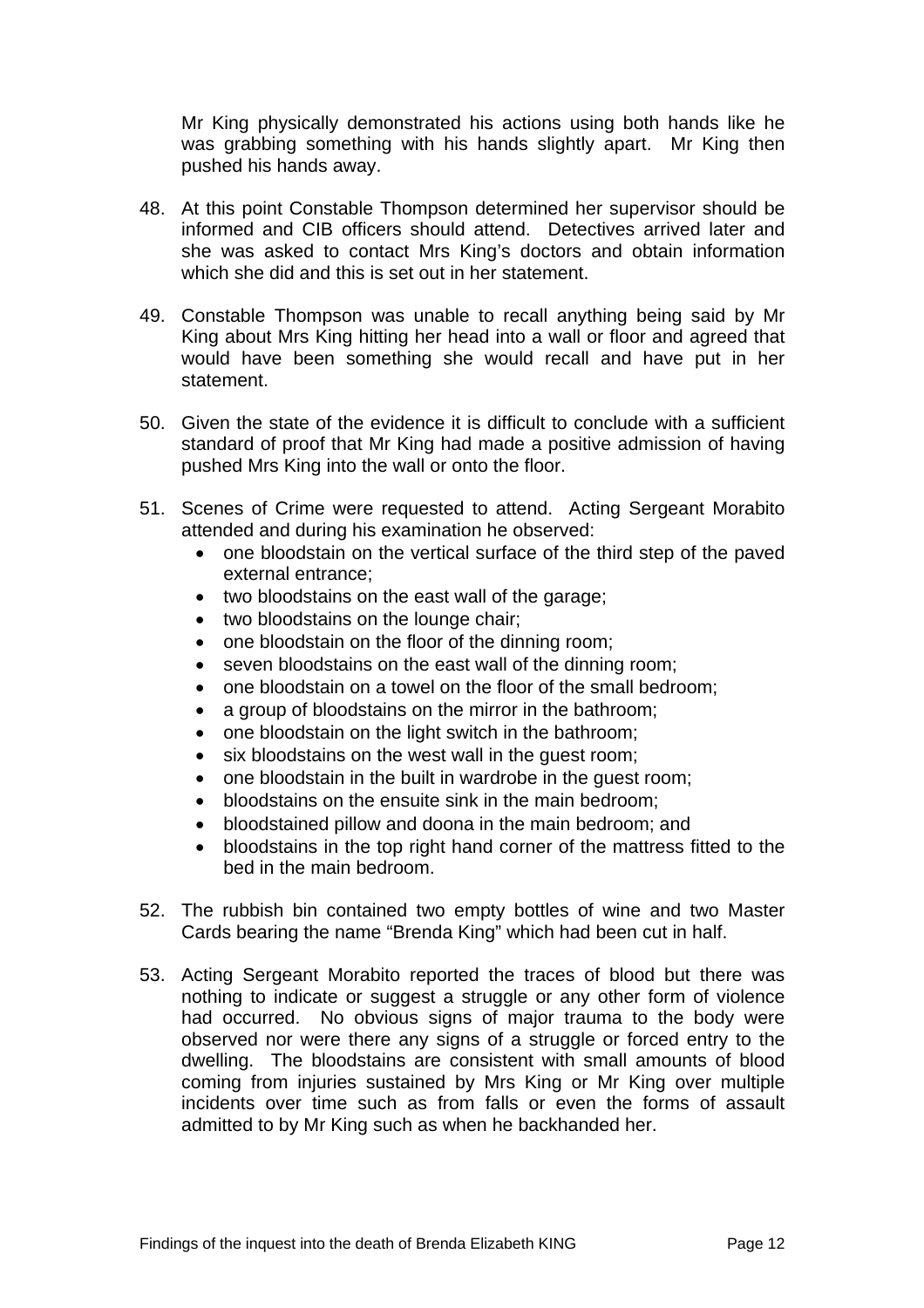<span id="page-14-0"></span>54. The scientific section noted that a pink fitted sheet had blood on it, the location and appearance of stains were consistent with the bloodied discharge from the mouth of Mrs King on the bed. A quilt and pillow also had blood on them.

#### **Mr King's version of events**

- 55. Mr King stated that during the morning of 22 December they had been involved in a heated argument with Mrs King over her apparent excessive spending on her credit card. They had a loud argument in relation to her drinking alcohol. He denied there was any physical contact between them.
- 56. At 4pm that day he left the house to travel by bus to The Chinese Club in Fortitude Valley and then went to a party at Wooloowin. When he left the house Mrs King was watching television and appeared to be physically well. He had earlier poured down the sink a bottle of white wine but prior to leaving gave her three bottles of wine he had hidden in the house. He said he did this because he knew that Mrs King would have gone out and bought more wine herself.
- 57. He says that around 11pm he arrived home and went to bed. He looked in on Mrs King and saw she was in bed with the light off and the doona pulled up over her. The next morning he went into her room to wake her and noted she was cold and stiff and immediately called emergency services.
- 58. In his statement he admitted that on the previous Thursday or Friday evening he had an argument with her about her excessive drinking and during the argument he grabbed her around the throat with both hands for a few seconds. He said he applied a fair bit of pressure to her throat but she did not lose consciousness nor did she hit her head against anything.
- 59. In his record of interview on 24 December 2007 Mr King admitted to a number of recent incidents of domestic violence where he admitted physically assaulting Mrs King. He did not admit to unlawfully assaulting her in a manner so as to cause her to strike her head. He admitted that during the incident on the preceding Thursday evening he grabbed her around the throat and squeezed tightly until Mrs King went red in the face. He stated he then pushed her backwards onto a lounge chair. Mr King denied she lost consciousness or that she was even harmed in any way. He claimed Mrs King did not complain of any injury to her head and he could offer no explanation as to how the head injury was caused other than to suggest she would often fall over when she was intoxicated.
- 60. Mr King also admitted that on one occasion around the week before Mrs King died, he backhanded her. During the record of interview he agreed that may have been the previous Sunday or Monday. Initially he referred to this occurring on only one occasion but later in the interview Mr King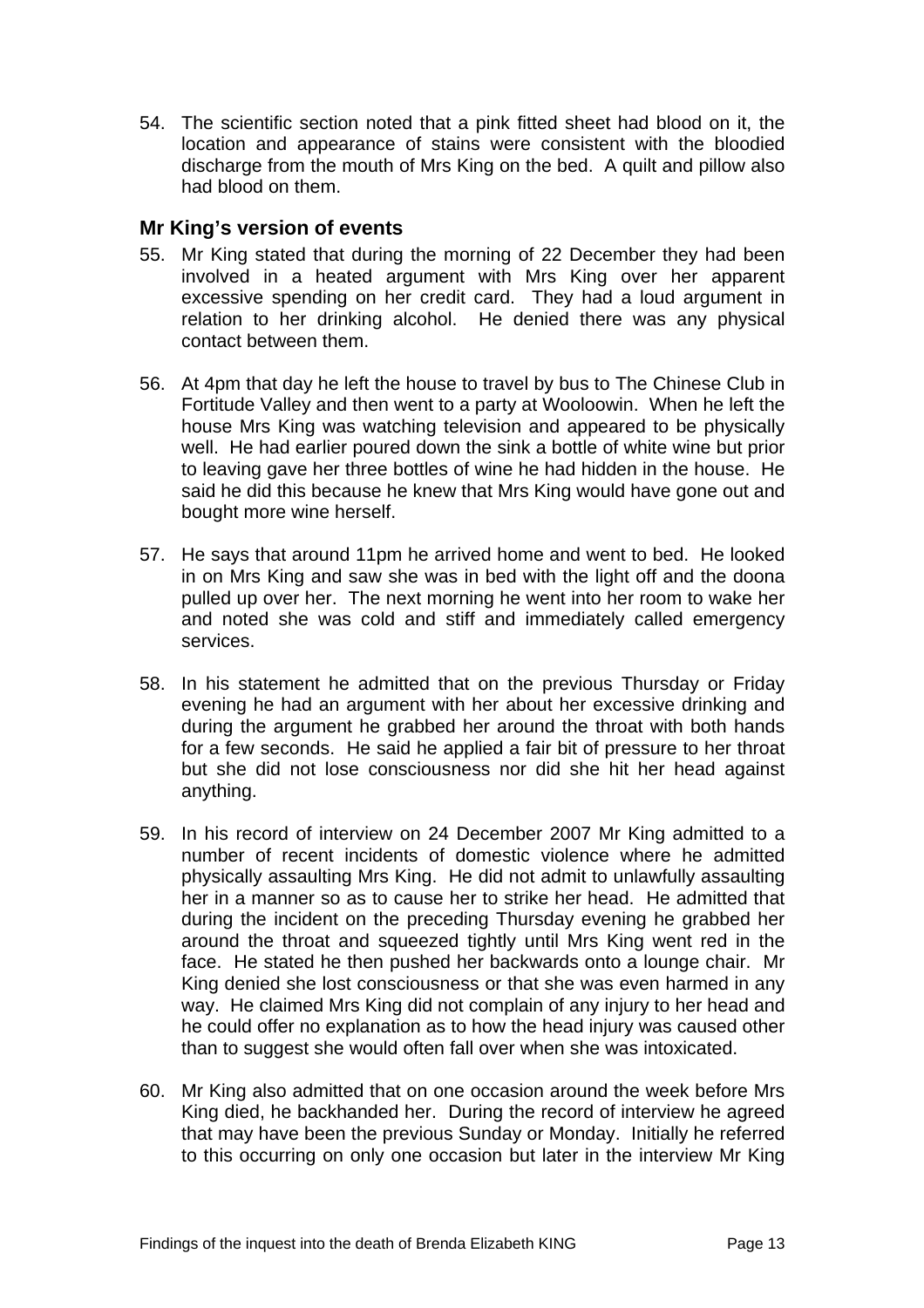<span id="page-15-0"></span>indicated he had backhanded her plenty of times in the past but denied punching her in the stomach or the head.

61. Mr King and Mrs King were joint tenants in the property at Aspley. They also had approximately \$150,000.00 in joint monies invested which was some of the proceeds of the sale of the Herston property. Mr King was automatically was entitled to those assets on the basis of being the joint survivor.

### **Autopsy Results**

- 62. On the afternoon of 23 December 2007, Dr Urankar performed a post mortem examination. She had not attended nor been requested to attend the scene. Her external examination revealed numerous signs of recent trauma (there were over 70 separate injuries identified). The attendance of the pathologist at the scene could have assisted in establishing in a more definitive manner the time of death as she describes in her evidence. QAS officers described the body had significant morbid dependent lividity and rigor mortis which usually is strong in about 3 hours and maximally strong in 8 hours. QAS officers suggested she had been dead for some 6 hours and Dr Urnkar thought an 8 to 6hour period was a good estimate.
- 63. Dr Urankar noted numerous bruises and abrasions to Mrs King's head, hands, arms, chest, buttocks and legs resulting from blunt force trauma. She was unable to provide an opinion about what that blunt force trauma might have been. Numerous subcutaneous bruises were also observed over Mrs King's body, including over the left lateral chest wall and flank. The many bruises to her arms, chest or abdomen and legs were consistent with blunt force trauma such as from falls or from bumping into things as much as any other form of blunt force trauma. Given their number and variety of different areas to her body it was more likely they were as a result of multiple applications of trauma.
- 64. There was also evidence of a contusion to the liver as a result of blunt force directed to it together with evidence of a fatty change commonly seen from chronic alcohol abuse.
- 65. Dr Urankar's opinion was that these injuries could be attributed to force from falls or direct blows. Dr Urankar noted that the cause of Mrs King's death was as a result of a large subdural haemorrhage. Dr Urankar was unable to determine the exact source of the trauma to Mrs King's head.
- 66. Toxicology results revealed Mrs King had consumed alcohol prior to her death consistent with her history and the version of Mr King. The levels would indicate there was a period of survival from when she last had a drink but it could not be more than a day as after a day she would not have any alcohol in her system. Toxicology results revealed the following:

 Femoral blood: alcohol 81mg/100mL Vitreous humour: alcohol 113 mg/mL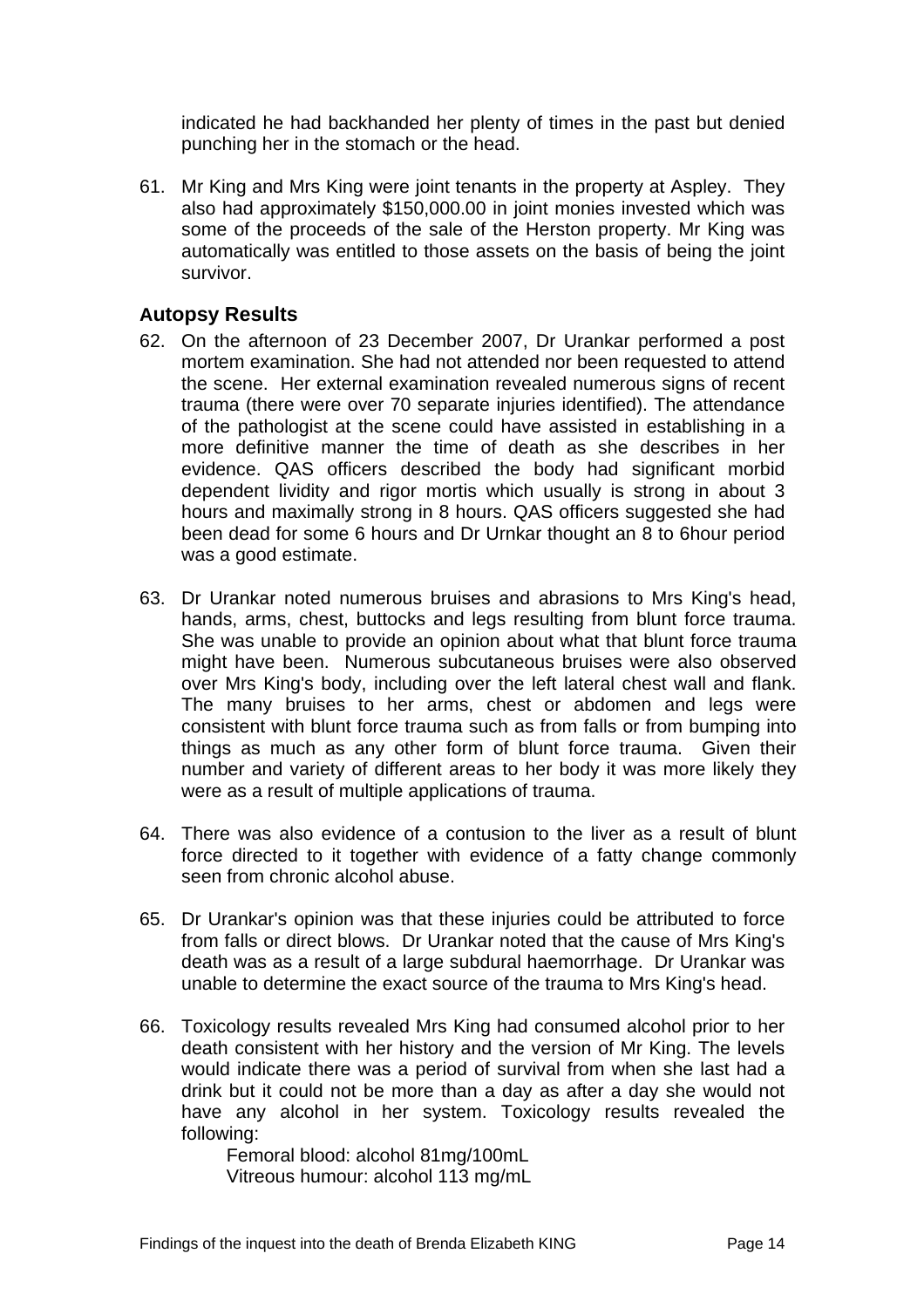Urine: alcohol 129mg/100mL Subdural blood: alcohol 113mg/100mL.

- 67. Dr Urankar explained the subdural level represents the amount of alcohol in her blood at the time Mrs King would have sustained the injury because the blood in that space is seconded from the circulation and does not metabolise. That is an important issue as will seen to be the case later as it suggests as part of the whole picture that her survival period after receiving the subdural haemorrhage was reasonably short given that the femoral blood which is not seconded had metabolised only to the level of 0.81%.
- 68. The autopsy report described the numerous signs of recent trauma. In general they were described as either being red rounded healing abrasions, a superficial abrasion, a yellow bruise, a blue bruise, a brown bruise or a blue brown bruise. Dr Urankar explained during her evidence that it was difficult to actually age bruises in general because it can depend on the skin colour of an individual and their own individual variation in the healing process. It also depends on the depth and the intensity of the bruise. In the acute phase bruises can appear red or a sort of deep purple and blue colour. When it starts to heal and blood products start to break down the bruise itself will start to change colour from a yellow colour to a yellow and brown colour and in that way a pathologist can give an opinion as to whether it is a slightly older bruise but it cannot be given an exact age.
- 69. Given that the cause of death was due to a head injury there was an obvious significance to assessing the seven injuries found on the head which were set out in the autopsy report. Dr Urankar said it was difficult to say in terms of those injuries whether they were consistent with either a fall or blow. There were three healing abrasions to the top of the head and it would be difficult to envisage a situation in which someone fell directly on top of their head to cause this injury and that they were instead more consistent with hitting something or a blow. The fourth healing injury was to the occipital scalp or the back of the head, and that is an injury that would be seen when somebody falls backwards and hits their head from a fall, or from a fall backwards onto a surface.
- 70. There was a yellow bruise to the right lateral lip and cheek, which she considered was an injury you do not technically see from a fall unless it was to the side onto a surface however it was an injury more commonly from a blow like a punch. There was an injury to Mrs King's ear (right inferior helix) which Dr Urankar opined was not something seen commonly in a fall but she said it could be seen if you fall in a particular manner. There was also a red abrasion to the chin which Dr Urankar indicated was an injury more likely from blunt force trauma such as a blow or punch in the area but could also occur from a fall. This injury was not placed in the category of healing and evidently was more acute and recent.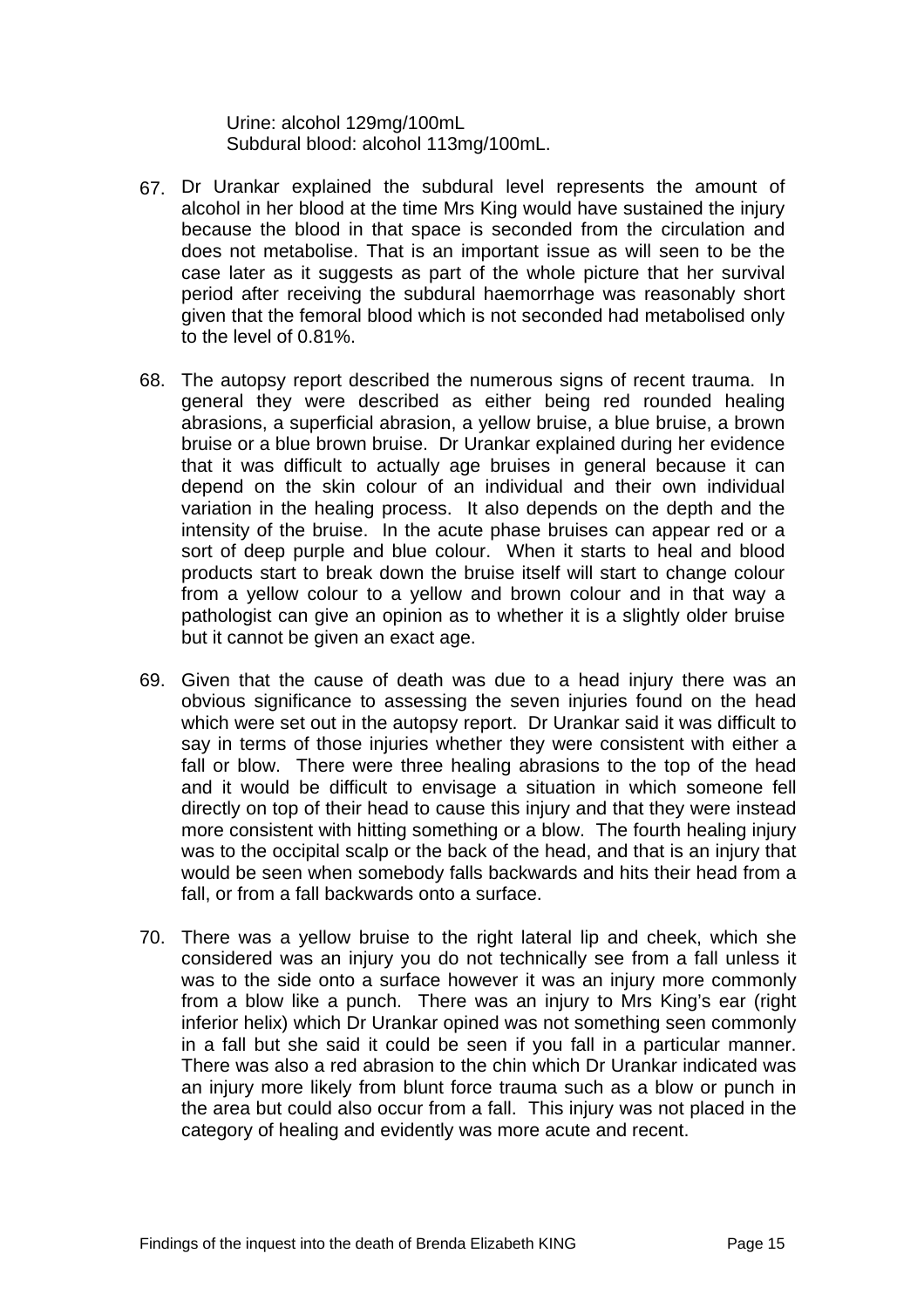- 71. The internal examination confirmed the one superficial and 3 healing abrasions to the head. There was an area of haemorrhage below the head injury in number four. There were no skull fractures. There was a large 200g subdural haemorrhage covering the right hemisphere. There was also a subdural haematoma present over the basal frontal and basal temporal lobes and on the right tentorium. The haematoma was clotted. There was no evidence of subarachnoid haemorrhage. There was also subcutaneous bruising over the right jaw associated with the injuries to the right lip and cheek.
- 72. Of the first four abrasions noted on the head Dr Urankar indicated the histological appearance of those injuries demonstrated a reaction, which suggested that Mrs King survived for a period after sustaining these injuries. She considered the changes in relation to these were over two days of age. and although they could be associated with a subdural haemorrhage given they were that old she thought it difficult to associate them with an acute subdural haemorrhage as was seen here.
- 73. The histological examination of the head abrasions 1,2,3,4 showed scab formation and an inflammatory response which put them in that over two day age period. The right jaw showed acute haemorrhage and there was an absence of an inflammatory response which Dr Urankar said meant this injury was caused within 3 hours of her death. Dr Urankar said that with skin and jaw lesions the inflammatory response (neutrophils) would occur in that one to 3 hour period. She could not be a dogmatic as that regarding the blood in the subdural haemorrhage as it does not necessarily get the neutrophils in that short period and can extend up to an 18 to 24 hour period.
- 74. Dr Urankar at one point said she could not rule out a scenario where the subdural haemorrhage occurred in that period up to 24 hours and then she falls in the meantime and bruised her jaw. The injury to the right jaw also could have caused the subdural haemorrhage. There followed a series of questions and answers which did cause some confusion on this issue. The end result was clarified that although the head injury could have occurred in a period of 18 to 24 hours prior to Mrs King's death it was more likely to be within three hours because that would fit with the injury to the right jaw, the toxicology findings and the whole picture of the autopsy.. In particular there was no evidence of hypoxic or inflammatory responses and she would expect you have seen hypoxic changes within eight hours of unconsciousness.
- 75. The neuropathology examination found acute contusional damage of Mrs King's medial occipital lobe which is essentially a bruise to the back of the brain and an acute right subdural haemorrhage. The subdural haemorrhage was associated with the bruise at the back of the head which must have been caused by a direct blow to that area. This causes movement of the brain in the head causing blood vessels to tear and also a contusion to the area of the brain where the impact occurred. A subdural haemorrhage is a collection of blood in the space between the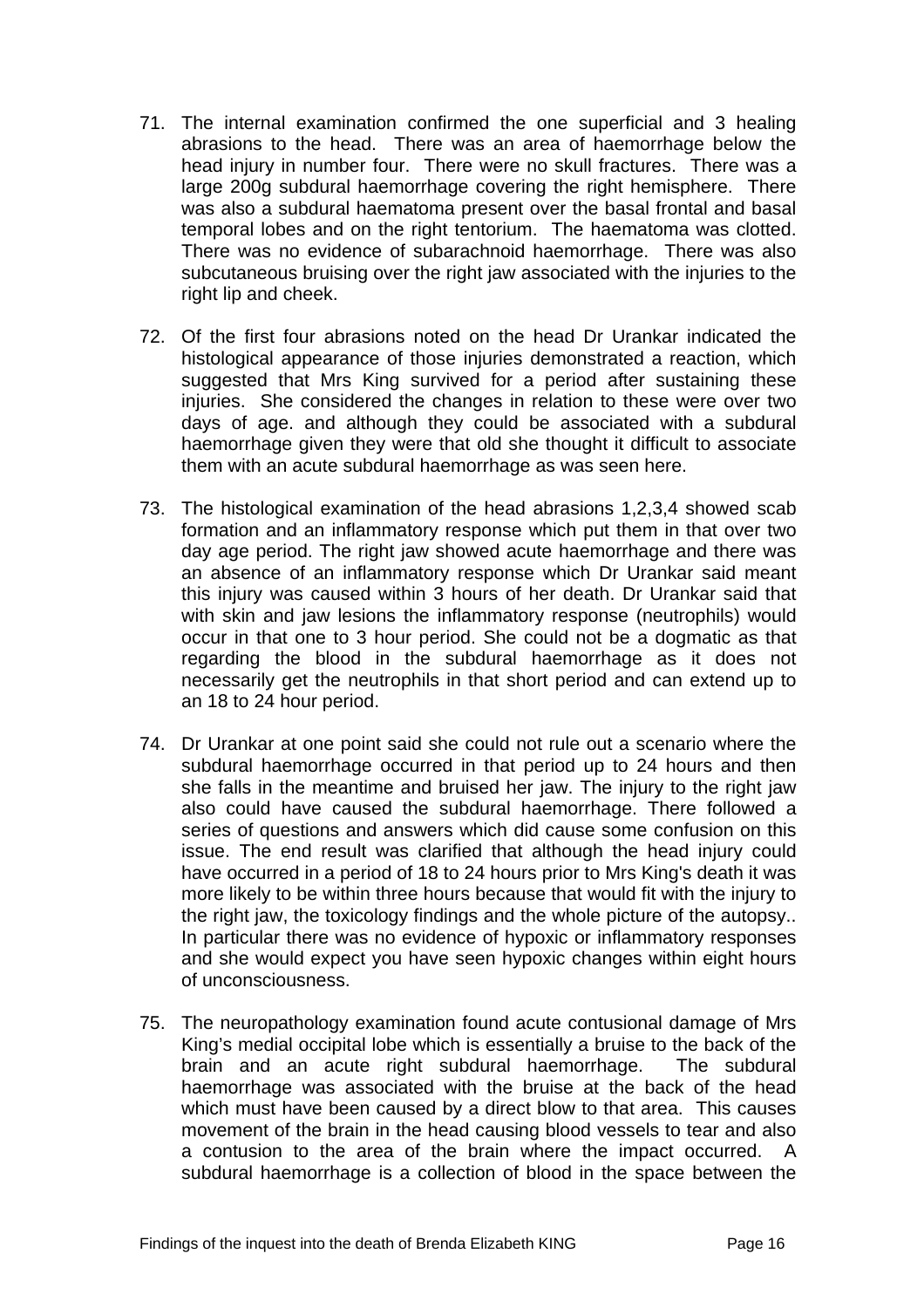<span id="page-18-0"></span>membrane between the skull and the membranes covering the brain. These develop as a consequence of blunt force trauma to the head including blows to the head or falls. There were a number of scenarios as to how that could occur but typically it is an injury often seen when people are struck in the front of the head and fall backwards onto the ground and hit the back of their heads.

- 76. The consequences of a large subdural haemorrhage are associated with raised intracranial pressure and in this case included swelling of the brain, subfalcine herniation and Duret haemorrhages within the brain stem. These changes would not have been survivable and would have led to Mrs King's death. The exact source of the trauma in this case could not be established at autopsy. The survival period from the time of sustaining the injury to death can vary depending on how rapidly the blood collects in the subdural space and reaches an amount sufficient to cause pressure effects on the brain.
- 77. It was the opinion of Dr Urankar that this was an acute subdural haemorrhage and given there was no inflammatory response from the fresh haemorrhage, she believed that the survival period was very short, of only a few hours, however she conceded that the maximum survival period could possibly be as long as 24 hours although given the whole of the autopsy findings considered it more likely to have been much shorter and in the 3 hour period. She indicated there is often a period of lucency depending on how quickly the blood accumulates, so a person might be capable of doing some things for a while and then they will gradually lose consciousness as the blood volume builds up and puts pressure on their brain.
- 78. It is not possible to determine a precise time frame when Mrs King suffered the injury which caused the subdural haemorrhage but given the totality of the evidence it is unlikely to have occurred at the outside period of 18 to 24 hours period which was spoken about. I accept that it is more likely for the survival period to have been closer to the 3 hour period referred to by Dr Urankar.

#### **Conclusions**

- 79. There is no direct or indirect evidence including an absence of such an injury at autopsy which would suggest Mr King caused any direct injury to the back of Mrs King's head with a blow or blunt instrument with or without an intent to cause her death. I exclude that possibility.
- 80. There is compelling evidence the relationship between Mr and Mrs King was volatile and at times they were mutually violent towards each other.
- 81. There is also compelling evidence of Mrs King's alcoholism and of a history of her falling when intoxicated. It is a possible explanation of Mrs King's death that she fell some time during the late afternoon or evening of 22 December 2007 and hit the back of her head causing the subdural haemorrhage which brought about her death. Given that she was found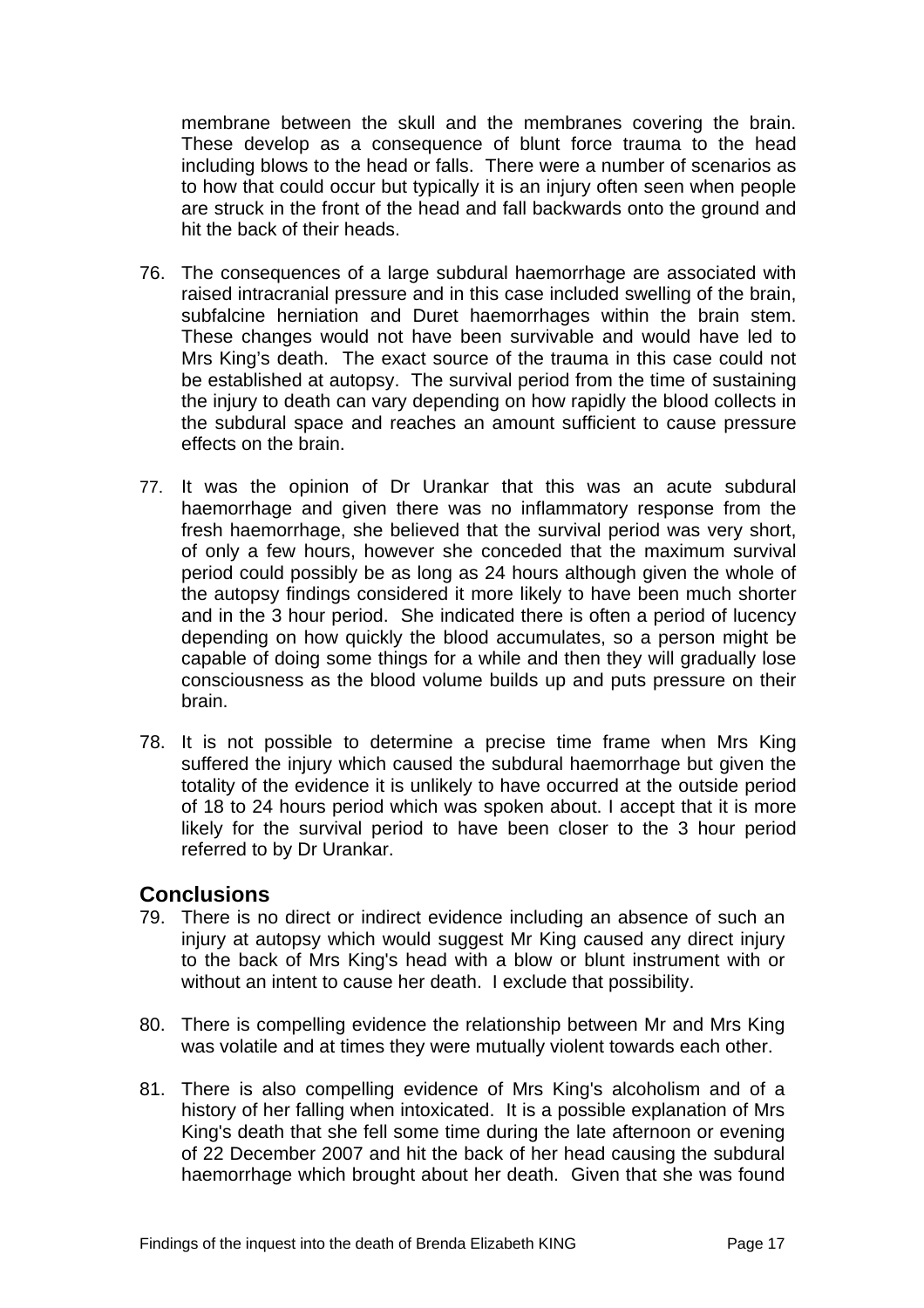<span id="page-19-0"></span>naked in her bed it is quite possible she had fallen in the bathroom after taking a shower and made her way back to her bed and at some stage lost consciousness due to the developing subdural haemorrhage. If such an event occurred it probably happened after Mrs King had spoken to her mother on the telephone.

- 82. I cannot accept that the extensive list of old, healing and more recent injuries found on multiple areas of Mrs King's body could all have been caused in the context of falls and would find it more probable than not that some of those injuries were inflicted by Mr King.
- 83. Given the extensive history of violence between Mr and Mrs King, including the evidence provided by Mr King of backhanding her in the last week, and throttling her by the neck on the Thursday or Friday and pushing her back into something, I cannot exclude the possibility that Mr King inflicted some other force or blow to her which caused her to fall and hit her head. The evidence of the more recent injury to her chin is consistent with such a blow and if she was intoxicated she would have fallen easily. Given she may not have lost consciousness and a developing subdural haemorrhage may not have been immediately evident to Mrs King or Mr King he could have left the residence as planned and returned later that evening without realising Mrs King had suffered a serious injury. Equally the time frame of Mrs King's death although not precise is such that some event occurring on his return home at around 11pm is also not altogether excluded.
- 84. Given the state of the evidence I am unable to include or exclude either of the two possible scenarios, that being Mrs King fell whilst intoxicated or she fell after being pushed or as a result of some blow or force inflicted on her by Mr King.

## **Findings required by s45**

I am required to find, as far as is possible, the medical cause of death, who the deceased person was and when, where and how that person came by her death. As a result of considering all of the material contained in the exhibits, I am able to make the following findings:

| Identity of the deceased | Brenda Elizabeth King who was born on 26<br><b>April 1949</b>                                                                                                                                                                                                                                                                                                                                                                                                                            |
|--------------------------|------------------------------------------------------------------------------------------------------------------------------------------------------------------------------------------------------------------------------------------------------------------------------------------------------------------------------------------------------------------------------------------------------------------------------------------------------------------------------------------|
| How the person died      | Brenda Elizabeth King died as a result of head<br>injuries which were caused at sometime in the<br>24 hour period prior to her death. The injury to<br>her head could have been caused when she<br>fell and hit the back of her head whilst<br>intoxicated. It is also possible the injury was<br>caused when she fell and hit the back of her<br>head after some form of force was inflicted<br>upon her such as a punch or a push by her<br>estranged husband, Stephen King during the |